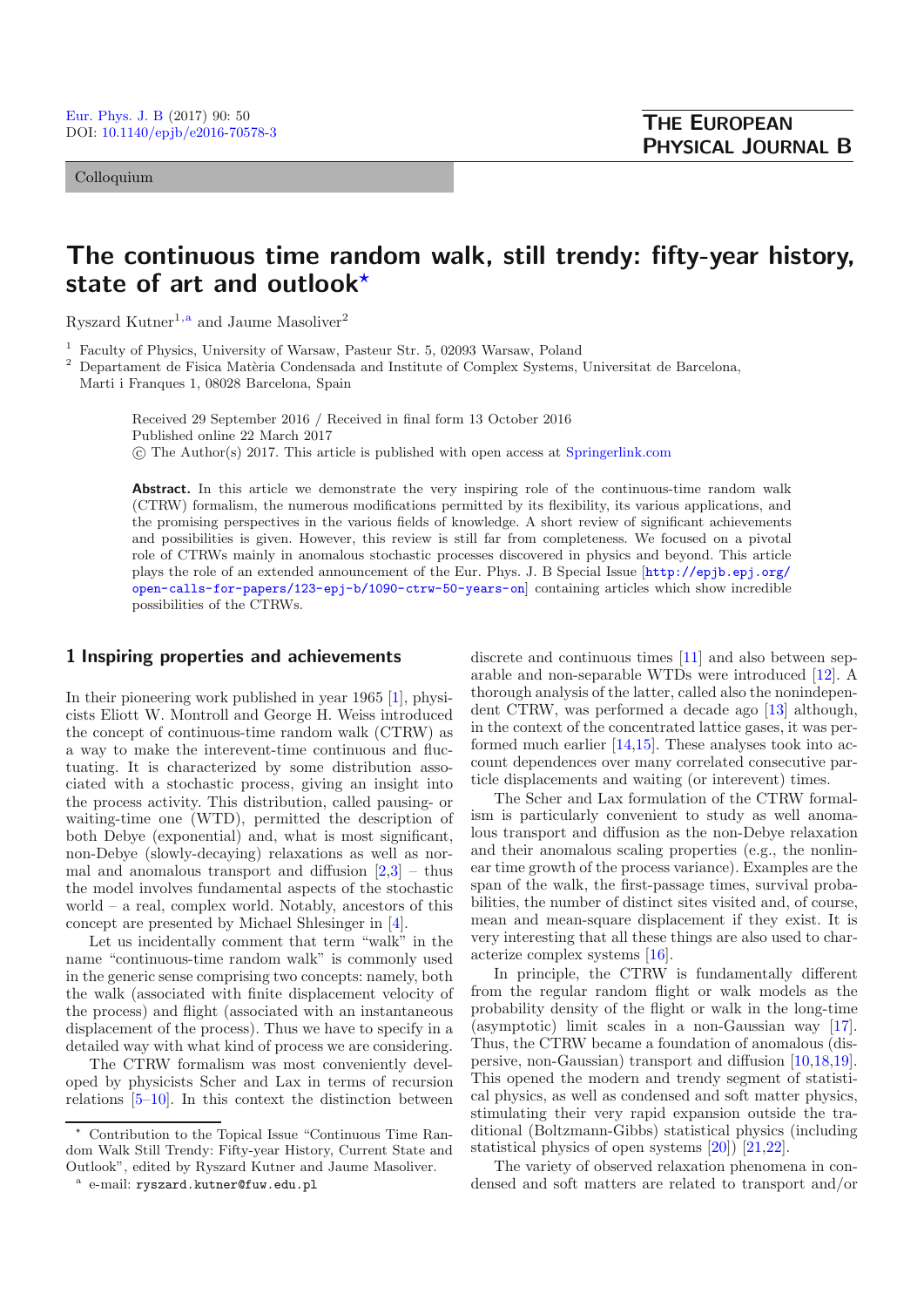diffusion most often of atoms, particles, carriers, defects, excitons, and complexes [\[23\]](#page-9-16). Transport and diffusion are regarded, in fact, as a paradigm of irreversible behaviour of many ordered and disordered systems. The fundamental significance of irreversible behaviour arising from coarse graining Hamiltonian systems with the help of CTRWlike waiting time distributions was emphasized in [\[24](#page-9-17)[–27\]](#page-9-18). A universal feature of disordered systems is a temporal complex pattern, which the Debye relaxation no longer obeys.

The carrier transport in some amorphous insulators (such as the commercially used vitreous  $\text{As}_2\text{Se}_3$ ) and in some amorphous charge-transfer complexes of organic polymers (as the commercially used trinitrofluorenone mixed with polyvinylocarbazole, TNF-PVK) provides canonical examples of (i) continuous-time random flights and walks and (ii) broad- or long-tailed WTDs. The generic description of the dispersive transport and diffusion [\[28](#page-9-19)] found in the breakthrough experiments on transient current in an amorphous medium, induced by flash light [\[18](#page-9-11)[,29](#page-9-20)[–32\]](#page-9-21) or voltage pulse [\[33](#page-9-22)], is actually given by the continuous-time random walk formalism where carrier displacements have an instantaneous character; that is, carriers perform flights instead of walks.

Although originally the CTRW was a kind of renewal theory, Tunaley was able to modify it by preparing the class of initial (averaging) WTD. Such a modification makes time homogeneous [\[34](#page-9-23)[–37\]](#page-9-24) and enables us to consider CTRW as a semi-Markov process [\[38](#page-9-25)[,39](#page-9-26)]. Thus the application of the key Wiener-Khinchin (WK) theorem (relating autocorrelation function to power spectra) became possible. In other words, there are two categories of initial conditions: the first one, called equilibrated or stationary, wherein, before starting observation of the process, the system is allowed to equilibrate  $[40]$ , and the second category, called non-equilibrated or non-stationary, where evolution starts at a given instant without any knowledge of the past [\[41\]](#page-9-28). Recently, Leibovich and Barkai have generalized WK theorem to the widely observed nonstationary processes, which describes the power spectrum of CTRWs (when the average sojourn time diverges). Thus, connection between the power spectrum and the scale invariant correlation function is obtained. Hence, for instance, the power spectrum of blinking quantum dots is described as a two-state CTRW process. This topic is really hot out of the oven; two experiments have already been performed on this topic. Since this subject is related to  $1/f$  noise, it still has aroused widespread interest. By using CTRW formalism one can focus on the origin of 1*/f* noise, something that was known for a while [\[42](#page-9-29)[,43\]](#page-9-30) (see also some remarks below).

There is another extremely significant aspect of the above-defined problem of initial conditions, namely the dependence of the formalism upon them, which leads directly to ergodicity breaking in the Boltzmann sense. Note that the ergodicity in the Boltzmann sense means that, for a sufficiently long time, the time average tends toward the ensemble average. Ergodicity breaking has been related to stationarity breaking, irreversibility and coarse grained

dynamics on subsets of measure zero in [\[44](#page-9-31)[–46\]](#page-9-32). One can say that there are two essential interrelated problems of the CTRW: (i) the initial preparation of the system, important for all random walk models, and (ii) the weak ergodicity breaking, which is of great interest both from theoretical and empirical points of view.

The diverging of a microscale (or average waiting time diverging) for the non-Debye relaxation and for anomalous transport and diffusion leads to the property of weak ergodicity breaking [\[47](#page-9-33)[–56\]](#page-9-34). Although then the whole phase space of the system can be still explored, the ergodicity is never obeyed because any measurement time is always shorter or of the order of the time characteristic for the process considered. This property was introduced in the context of processes showing aging, found experimentally, for instance, in the diffusion of ion channels on the membrane of living cells [\[55\]](#page-9-35) and in blinking quantum dots [\[57](#page-9-36)].

In order to say something deeper about the nonergodic properties of the CTRW processes, we should first note that anomalous diffusion loses the universality of Brownian motion; that is, the mean-square displacement is no longer sufficient to uniquely identify a stochastic process. Therefore, various stochastic processes give rise to anomalous diffusion exhibiting many different features. For instance, for subdiffusive renewal CTRWs the ergodicity is violated, and even weak ergodicity breaking was observed due to the diverging characteristic waiting time [\[58\]](#page-9-37). Ergodicity breaking effects are essential in understanding fluctuation-generated phenomena, in particular fluctuation dissipation relations and linear response [\[59\]](#page-9-38).

Notably, modern empirical single particle tracking techniques and many large scale simulations producing time series of the position of a tracer particle fully confirmed this observation [\[60](#page-9-39)]. A non-ergodic generalization of the Boltzmann-Gibbs statistical mechanics for systems with infinite mean sojourn time was found [\[48\]](#page-9-40), which seems to be a great achievement.

It was shown by using extreme value theory (EVT), that indeed rare or extreme events actually govern dispersive transport and diffusion [\[61](#page-9-41)[,62\]](#page-9-42). Thus the CTRW formalism opened promising opportunities to connect a microscopic stochastic dynamics of objects to the macroscopic processes of relaxation, transport and diffusion.

The biased CTRW formalisms were also developed, wherein the bias can affect both spatial and temporal variables [\[63](#page-9-43)[,64](#page-9-44)]. Such an approach constituted a basis for the origin of  $1/f$  noise – attributed to the excess noise following from the process fluctuation.

The appearance of  $1/f$  noise can be achieved, for instance, by appropriately modeling trapping states and determining the correspondence waiting-time distribution. The 1*/f* noise can affect several thermally activated processes; e.g. it can govern anomalous escape [\[65](#page-9-45)].

The biased and non-biased aging continuous-time random walks, using fractal renewal theory, were prepared [\[66\]](#page-9-46). Thus an essential extension of the canonical (non-stationary) CTRW formalism was developed which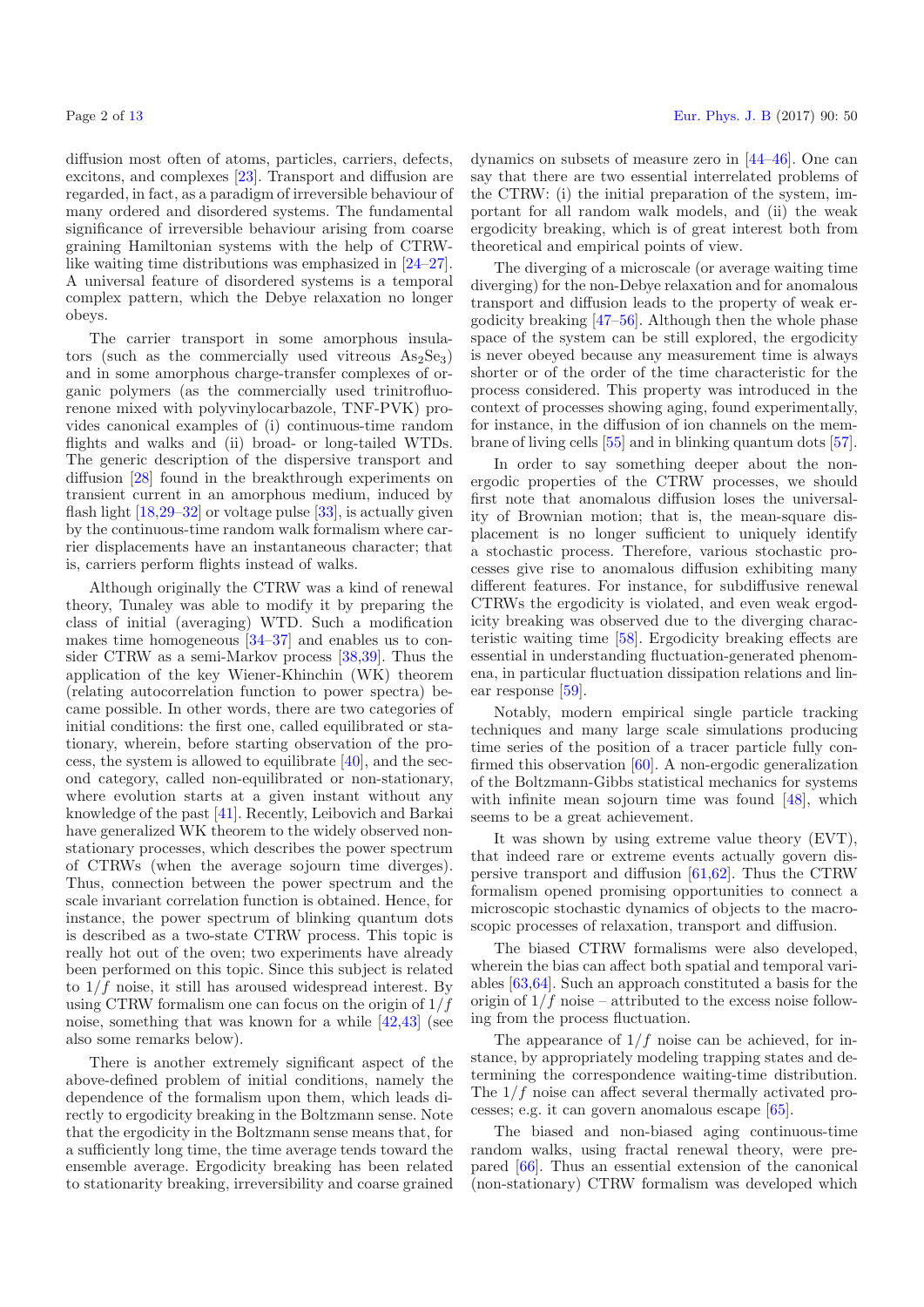contains the aging period prior to relaxing continuoustime random walk.

The canonical version of the CTRW formalism, concerning transitions between different sites and states considered recursion relations, is equivalent to the form of a generalized master equation (GME) as a one-to-one transformation between WTD and memory kernel was clearly established [\[67](#page-9-47)[–76](#page-9-48)]. Originally, this was used to exhibit the equivalence between models of hopping and multi-trapping in amorphous materials. Notably, a kernel without memory corresponds to the ordinary master Markovian equation, while exponentially decaying memory enables us to transcribe GME to a variant of the telegrapher's equation [\[77](#page-9-49)] when the short-time mechanism of the random walk is activated.

The non-Markovian nature of the CTRW is seen, in particular, in the presence of disorder in the system, considered in the ensemble average. The term 'non-Markovian' means that the current state of the particle depends on all its history, beyond the recent one. An equivalence between averaged particle transport in disordered systems and the GME or CTRW formalism was established [\[78\]](#page-9-50). Before averaging, the individual disordered systems are Markovian. However, when master equations are averaged over the disorder, by using Zwanzig-Nakajima projection formalism [\[79](#page-10-0)[,80\]](#page-10-1), it leads to the GME that is, the memory kernel appears as a result of a double average over possible random walk trajectories and over imperfections present in the system. Generally speaking, the vast majority of versions of CTRW formalisms (not only those referring to disordered systems) can be treated as renewal semi-Markov processes.

Exact results for the extreme value statistics of CTRW was obtained for the first time by using the real-space or strong disorder renormalization-group (RG) [\[81\]](#page-10-2). Moreover, the RG treatment of the canonical CTRW formalism was performed by using a decimation procedure in one dimension [\[82](#page-10-3)[,83\]](#page-10-4). The resulting fixed-point equation for WTD gave an excellent analytical solution which does not correspond to the Poisson process in a macroscale (although initially, in a microscale, it did so) and, paradoxically, does not depend upon whether disorder is present in the system or not. This shows that the CTRW formalism is suited to study systems near criticality, insensible on model details.

The correlated CTRWs belong to a class of RW where memory is not lost after each step. They were found in various physical applications, e.g., in conformation of polymers [\[84](#page-10-5)[,85\]](#page-10-6), tracer diffusion in metals [\[86](#page-10-7)[,87](#page-10-8)] and mixed-alkali superionic conductors [\[88](#page-10-9)]. The simplest version of these CTRWs assumes correlation over two successive steps, both persistent and antipersistent. Such a model is equivalent with a second-order integrodifferential equation [\[89](#page-10-10)[,90](#page-10-11)]. Notably, in several papers the properties of persistent and antipersistent CTRWs were considered [\[91](#page-10-12)[,92\]](#page-10-13), e.g., in the context of determination of Hurst and Hölder exponents. Therefore, it seems a natural way to adopt CTRW to study multifractal types of random walk. This can be based on the well-known

characterization of the stochastic phenomena using a spectrum of fractional moments, both temporal and spatial [\[28](#page-9-19)[,93](#page-10-14)[–101\]](#page-10-15). The scaling of the fractional moments of the Lévy walk has a characteristic fractal, bifractal, and multifractal behaviour. Besides, the common observation was that the diffusion coefficient and conductivity are then frequency dependent quantities which are similar to that observed experimentally, e.g., for ionic conductors. Moreover, the persistent CTRW leads to frequent use of the telegrapher's equation [\[12\]](#page-9-5).

A model of subdiffusion, where waiting times are mutually dependent (i.e. intrinsically correlated), was also developed by using stochastic dynamic (Langevin) equations. This led to anomalous diffusion under the influence of an external force field [\[102\]](#page-10-16). A very helpful effective theoretical criterion for subdiffusion was found in the context of the reference fractional Brownian motion [\[103\]](#page-10-17). It is highly characteristic that subdiffusion has been found in very different systems, beginning with the seminal discovery of charge carrier anomalous transport in amorphous (glossy) semiconducting films mentioned above (in this context the CTRW formalism in the presence of traps was also developed [\[104\]](#page-10-18)). Other attractive examples could be tracer dispersion in subsurface aquifers [\[105](#page-10-19)[,106](#page-10-20)], hiking on percolating clusters [\[107](#page-10-21)] or even bacteria in biofilms [\[108\]](#page-10-22) and tracers in crowded media such as living biological cells [\[109](#page-10-23)[–112\]](#page-10-24).

The CTRW formalism is well suited to study firstpassage time (FPT) problems related to trap and escape problems, using the so-called survival probability (SP) directly expressed by the WTD [\[12\]](#page-9-5). Numerous physical applications of these problems exist. For instance, FPT of a randomly accelerated particle, FPT problems in anomalous diffusion, FPT of intermittent random walks, FPT phenomena on finite inhomogeneous networks, FPT of network synchronization, FPT statistics for random walks in bounded domains, FPT behavior of multi-dimensional fractional Brownian motion and application to reaction phenomena. A persistence and first-passage properties in non-equilibrium systems are of great importance not only in this context [\[113\]](#page-10-25).

Exact relations for the path probability densities of a broad class of anomalous diffusion processes were derived by employing path integral formulation [\[114](#page-10-26)]. A closed analytical solution for the path probability distribution of a continuous time random walk process was derived. This analytical solution is given in terms of the corresponding waiting time distribution and short time propagator coming from the Dyson equation. For instance, by applying this analytical solution, the generalized Feynman-Kac formula was found.

A random walk along the backbone over comb with teeth lengths varying according to power-law distribution, is another interesting example of the CTRW application [\[115\]](#page-10-27). As a result, the CTRW predicts anomalous diffusion (subdiffusion) when local WTD (i.e. conditional at given teeth length) is also given by power-law. Anomalous diffusion in comb-like structures serves as a reference model for random walk in more complicated fractal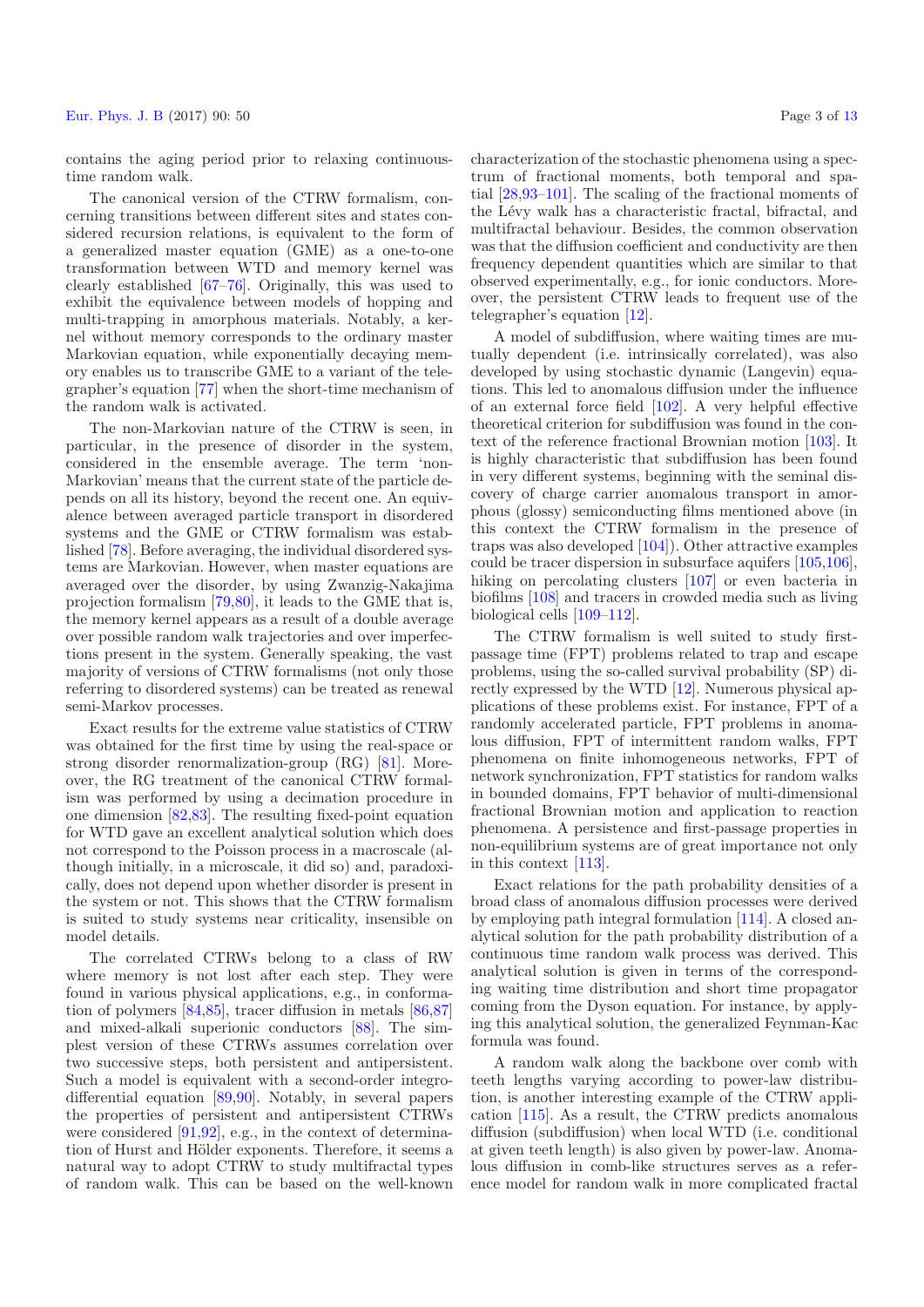substrates such as percolation clusters successfully reproducing the delaying effects of dangling ends and the backbone irregularities in percolation clusters.

Thanks to its versatility, the CTRW found numerous important applications in many fields ranging from biology through telecommunication to finance including econometrics and economics, and even to speech recognition. The CTRW found innumerable applications in many other fields, still growing, such as the aging of glasses, a nearly constant dielectric loss response in structurally disordered ionic conductors and in modeling of hydrological models and earthquakes. Since the canonical CTRW was first successfully applied by Scher and Lax in 1973 [\[6](#page-9-51)] (and independently by Moore one year later [\[116](#page-10-28)]), to describe an anomalous transient photocurrent in an amorphous glassy material (manifesting the power-law or non-Debye relaxation), this formalism has achieved much more than its original goal. An approachable description of fractional kinetics with characteristic applications to anomalous charge transport and relaxation in solids such as, for example, disordered semiconductor structures, quantum dots and wires, dielectrics (polymers and ceramics), as well as nanosystems, can be found in reference [\[117\]](#page-10-29).

# **2 CTRW formalisms vs. fractional evolution equations**

Apparently, a modern era of the CTRW formalism, i.e., its "second youth" or "revival", started with the discovery of the rigorous relation between the CTRWs and timefractional diffusion equations (time-FDEs) made by Hilfer in 1995 [\[118](#page-10-30)[,119\]](#page-10-31) (see also Sect. 2.3.4.3 in [\[120\]](#page-10-32)). The rigorous relation elaborated in [\[121](#page-10-33)[–124\]](#page-10-34), has become a fruitful beginning for subsequent investigations, particularly of fractional Fokker-Planck equations with drift (discussed in Sect. [2.8\)](#page-4-0).

Time-fractional diffusion of Montroll and Weiss is (to our knowledge) the only known example of a fractional differential equation, where the order of the fractional derivative can be derived from an underlying microscopic model, wherein the microscopic model does not contradict the fundamental principle of locality in modern theoretical physics [\[120\]](#page-10-32). In contrast, the space-fractional Bochner-Levy-Riesz diffusion models based on a fractional Laplace operator (see Sects. [2.2,](#page-3-0) [2.3,](#page-4-1) [2.8,](#page-4-0) [2.11,](#page-5-0) and [2.13\)](#page-6-0) have remained more speculative, because they predict non-local experimental phenomena (see Sect. 2.3.2 in [\[120](#page-10-32)] and also [\[125](#page-10-35)]).

The paper [\[126\]](#page-10-36) of Mainardi, Raberto, Gorenflo, and Scalas is impressive in this context. They derived (in the frame of the CTRW) an alternative version of the GME and hence the time-fractional Kolmogorov-Feller type equation (see also Sect. [2.6\)](#page-4-2), considering long-term weakly singular memory that exhibits power-law time decay. In this equation, the partial time derivative was naturally replaced by the Caputo fractional derivative, without use of the Riemann-Liouville fractional one [\[127\]](#page-10-37). It should be noted that this form of memory kernel implies,

e.g., sojourn probability in the form of the Mittag-Leffler function and the corresponding WTD as its ordinary derivative. It is a promising extension as these quantities also appear in fractional relaxation and fractional oscillation processes [\[128](#page-10-38)[–130\]](#page-10-39). Notably, the sojourn probability reproduced the dynamics of BUND future prices traded in LIFFE quite well, with various delivery dates in 1997 [\[126\]](#page-10-36). In sum, the approach mentioned above seems to be very useful for financial analysis.

Evidence appeared (see Sects. [2.1–](#page-3-1)[2.13](#page-6-0) below) that various models of fractional stochastic dynamics and kinetics, as well as fractional stochastic processes, are in macroscopic limit (that is, for the asymptotic long time and for large values of space variable) equivalent to the CTRW formalism. It should be kept in mind, however, that the power law tails do not always lead to FDEs. The importance of appropriate scaling limits in this context has been emphasized in [\[27](#page-9-18)[,124\]](#page-10-34).

#### <span id="page-3-1"></span>**2.1 Fractional diffusion equation**

In three different ways the equation of diffusion can be modified to fractional diffusion equation (FDE) so as to be equivalent to the asymptotic form of the canonical CTRW formalism, i.e. the separable (independent or decoupled) and uncorrelated continuous-time random walk formalism characterized by diverging mean waiting time reflecting the existence of deep traps in the system. This means that the average depth of the trap is greater in this case than the Boltzmann constant multiplied by the absolute temperature.

The first way leads to FDE describing subdiffusion, where the partial-time derivative is replaced by the corresponding Marchaud fractional derivative [\[121\]](#page-10-33). The second way leads to FDE where the Laplacian in the diffusion equation is completed with the partial time differentiation and with the Riemann-Liouville fractional differintegration [\[28](#page-9-19)[,131](#page-10-40)]. In this way even more general FDE is reached where Laplacian is replaced by the Riesz-Weyl fractional derivative [\[28\]](#page-9-19). Thanks to this, the competition between long-lived rests (waiting) of the particle and its long jumps (flights) produces a rich phase diagram consisting of four different random walk phases: canonical Lévy flight (LF), non-Markovian LF, Brownian diffusion, and subdiffusion. Notably, the fractional diffusion-advection equation (FDAE), containing the usual advection term, was easily obtained in this way within the laboratory frame of reference. In this case, Galilei invariance is obeyed between laboratory and moving frame of references, where the one-dimensional velocity field is homogeneous. Otherwise, when the velocity field is inhomogeneous, the resulting FDAE has the same structure as the fractional Fokker-Planck equation (discussed in the next paragraph).

#### <span id="page-3-0"></span>**2.2 Fractional kinetic equation**

The third, hybrid way, which combines the approaches mentioned above, leads to the generic FDE with a longterm source containing the initial (static) distribution,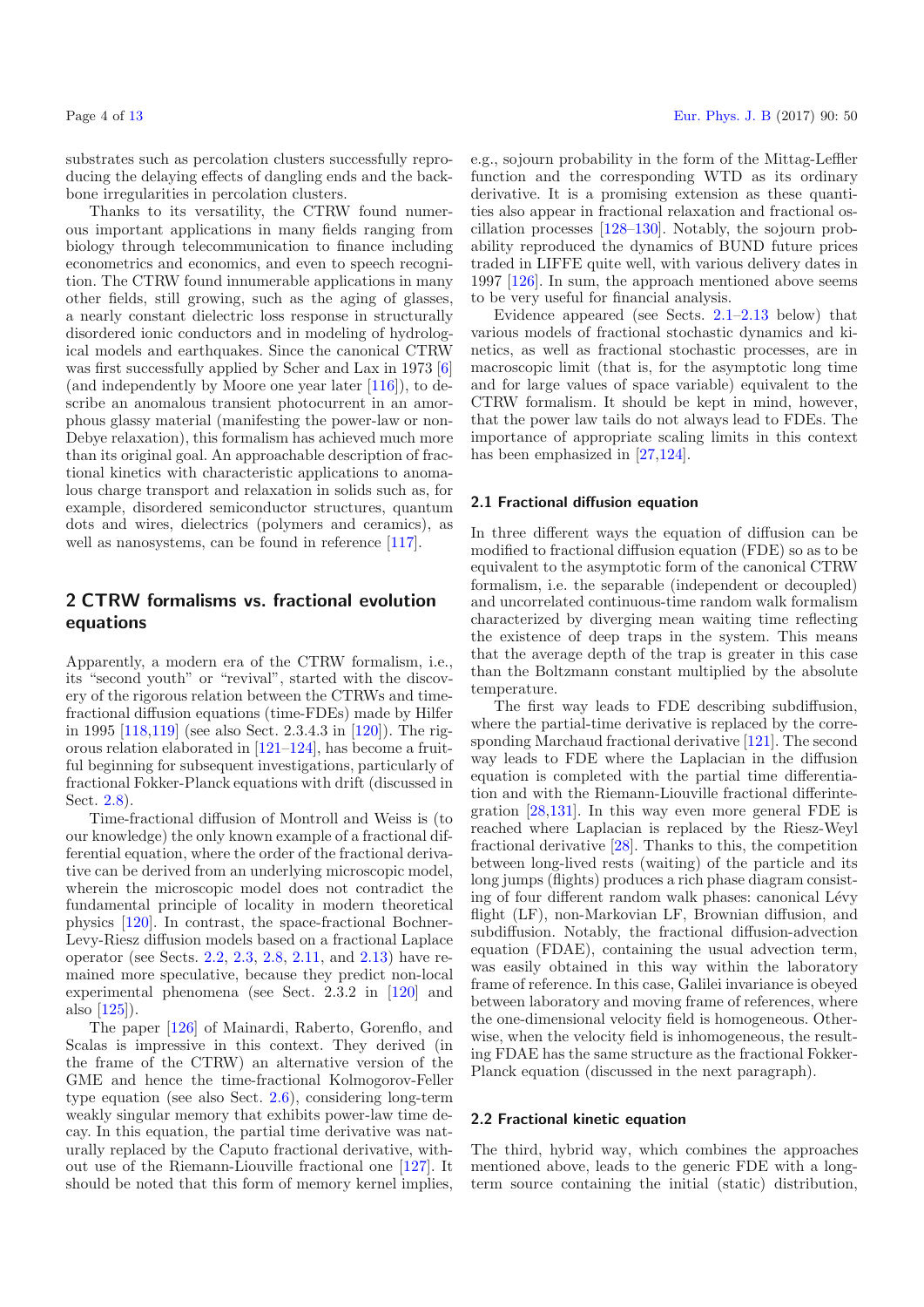wherein both time and space fractional Riesz/Weyl derivatives were used [\[3](#page-9-0)[,28](#page-9-19)[,132](#page-10-41)[,133\]](#page-10-42). This equation (also called the fractional kinetic equation (FKE)) has several interesting regimes covering, besides the case of normal diffusion, also sub- and superdiffusion – the latter considered also in Section  $2.3$  by Lévy fractional diffusion equation.

Notably, solutions of the FDEs presented above were obtained within closed analytical forms, but only the second and third ways give the canonical Lévy distribution as a solution (for proper combination of scaling exponents) [\[3\]](#page-9-0).

### <span id="page-4-1"></span>**2.3 Lévy fractional diffusion equation**

The Lévy flights (LFs) belong to the class of Markov process with broad flight-length distribution, possessing asymptotically the inverse power-law behaviour such that its variance diverges. This scale-free 'areaunfilling' or fractal nature of this distribution gives, in force-free cases, the Lévy fractional diffusion equation (LFDE) [\[132](#page-10-41)[,134](#page-10-43)[–136](#page-10-44)]. In this diffusion equation, the fractional Riesz/Weyl derivative replaced the Laplacian, and fractional diffusion coefficient appeared instead of the usual diffusion coefficient. The time-dependent solution of the LFDE has a closed form which can be represented by the Fox *H*-functions [\[28](#page-9-19)[,137\]](#page-10-45). Obviously, this solution gives well-known Lévy stable law.

Due to the Markovian character of the LFDE, the constant drift velocity can be easily incorporated into the LFDE in the form of a usual drift or advection term [\[28](#page-9-19)[,138\]](#page-10-46). This is possible if mean waiting time is finite. This equation can be called the Lévy fractional diffusion-advection equation (LFDAE). The closed solution of this extended equation is given, in fact, by that for the free case with the space variable shifted by displacement caused by the drift.

#### **2.4 Distributed-order fractional diffusion equation**

Anomalous non-scaling behavior, corresponding either to a non-power-law (e.g., the logarithmic) growth of a distribution width or to a crossover between different power laws, are observed quite often. Commonly known examples of such a behavior are the Sinai-like superslow subdiffusion and superdiffusive truncated Lévy flights. All of them can be described by diffusion equations with distributed-order (fractional) derivatives [\[139](#page-10-47)]. We are dealing with a distributed-order derivative when average over orders of its corresponding fractional components is made. Two generic cases should be clearly distinguished herein: (i) the distributed-order time fractional diffusion equation and (ii) the distributed-order space fractional diffusion equation. For both cases (implemented through their different forms) weight plays a central role, and relations to the CTRW are well established.

#### **2.5 Fractional telegrapher's equation**

In the context of diffusion theory, the telegrapher's equation (TE) is seen as a relativistic generalization of the diffusion equation, since the latter is not compatible with relativity [\[140](#page-10-48)[–144](#page-11-0)]. It also takes into account ballistic motion, and tends to be more accurate in modeling transport near boundaries than the diffusion equation [\[145](#page-11-1)]. Within the surge of anomalous diffusion during the last two decades, there have been some (few) attempts to generalize TE to include fractional motion. Thus, in the mathematics literature, there have been some works analyzing mathematical and other formal properties of a fractional version of the TE. However, the fractional equation is set in an ad hoc fashion, just by replacing ordinary derivatives by fractional derivatives that can be of various types [\[146](#page-11-2)[–148](#page-11-3)]. Efforts meant to derive the fractional telegrapher's equation (FTE) based on physical grounds are very scarce [\[149](#page-11-4)[–151\]](#page-11-5). A rather thorough derivation of the one-dimensional FTE [\[152\]](#page-11-6) based on the (fractional) persistent random walk has been presented very recently. This is a variant of the CTRW which allows for the presence of internal states and incorporates a form of momentum within the framework of diffusion theory [\[145](#page-11-1)[,153\]](#page-11-7).

### <span id="page-4-2"></span>**2.6 Fractional Kolmogorov-Feller equation**

The well-known Kolmogorov-Feller equation is the master equation used in different physical applications (see the first paragraph of this section). However, further generalization is required in order to describe the non-Markovian kinetics [\[132\]](#page-10-41). This was achieved by (i) replacing partial time derivative in the (usual) Kolmogorov-Feller equation by Riesz/Weyl, and (ii) extending this equation by the source term localized at the origin and slowly decaying in time.

### **2.7 Fractional master equation**

There is also a fractional generalization of the conventional master equation for the subdiffusive random walk (initially located at origin), where the partial time derivative is replaced by the fractional one [\[118](#page-10-30)]. This generalization becomes the canonical CTRW formalism in the macroscopic limit by assuming the WTD which asymptotically exhibits a power-law tail.

#### <span id="page-4-0"></span>**2.8 Fractional Fokker-Planck equation**

A framework for the treatment of anomalous diffusion problems under the influence of an external force field is presented here. This is a response to the fact that many transport and diffusion problems in science and technology take place under the influence of an external force field [\[28\]](#page-9-19), sometimes near the thermal equilibrium [\[154\]](#page-11-8).

An effort has been made by many authors to find the most general circumstances defining the above mentioned framework. A particularly inspiring, in some sense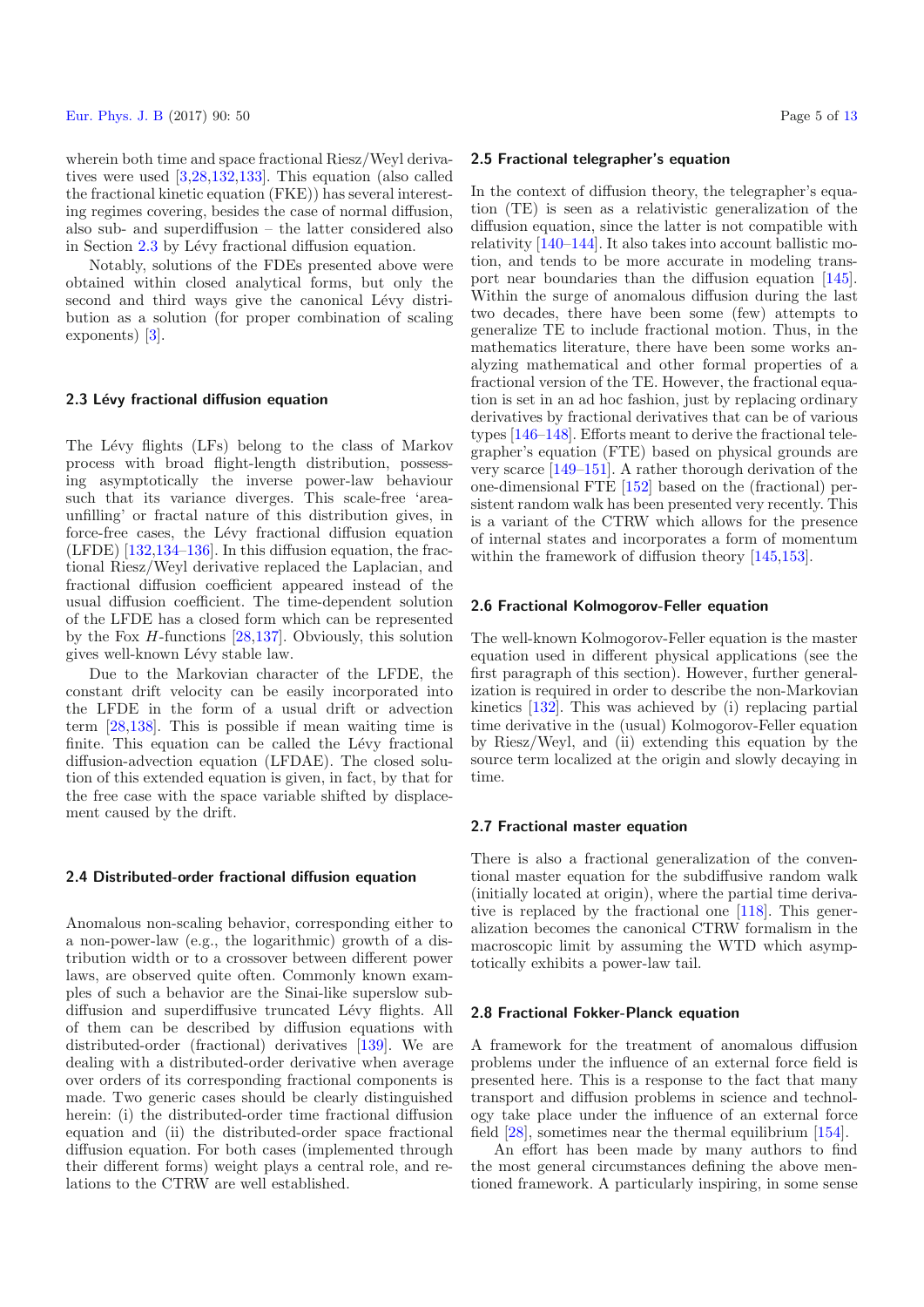more general than the FDE, supplies a one-dimensional nonhomogeneous fractional kinetic equation or fractional Fokker-Planck-Kolmogorov equation (FFPKE) describing a symmetrized in space wandering with a pointwise algebraically relaxing source [\[132\]](#page-10-41), where both time and space derivatives are fractional.

In order to describe anomalous transport in the presence of an external field, the fractional Fokker-Planck equation was found, where the Fokker-Planck operator was completed with the partial time differentiation joint with the Riemann-Liouville fractional differintegration [\[28](#page-9-19)[,131\]](#page-10-40). Its stationary solution is given (as for the usual FPE) by the Gibbs-Boltzmann distribution. For the force-free limit the FFPE reduces to the FDE mentioned in Section [2.1.](#page-3-1)

Taking also non-local jump statistics into account, i.e. assuming a jump-length distribution with infinite variance, one recovers generalized FFPE where Laplacian in the Fokker-Planck operator was replaced by the Riesz/Weyl fractional derivative. Thus it describes the competition between subdiffusion and Lévy flights. Obviously, if order of the Riesz/Weyl fractional derivative equals 2, the generalized FFPE reduces to the subdiffusive FFPE mentioned above. Notably, the FFPE enables one to study subdiffusion under the influence of timedependent alternating force fields or driving [\[155](#page-11-9)[,156\]](#page-11-10).

Assuming the finite mean waiting time, the Markovian FFPE can be derived for Lévy flights, which is the usual FPE where only Laplacian is replaced by the Riesz/Weyl operator [\[28](#page-9-19)]. Such an FFPE describes systems far from thermal Boltzmann equilibrium. This is clearly seen in the behaviour of a particle underlying the harmonic potential, where the stationary state is defined by the Lévy stable law.

Moreover, the FFPE which contains a variable diffusion coefficient, is discussed and effectively solved [\[157](#page-11-11)]. It corresponds to Lévy flights in a nonhomogeneous medium. It is interesting that for the case with linear drift, the solution becomes stationary in the long-time limit representing the Lévy process with a simple scaling.

#### **2.9 Generalized Langevin subdiffusion dynamics**

There are two characteristic, essentially different mechanisms underlying the subdiffusive dynamics; that is, subdiffusion in the presence of a tilted washboard (nonlinear) potential energy profile [\[158\]](#page-11-12). The first approach is based on the fractional Fokker-Planck equation (derived within the continuous-time random walk), while the second approach is associated with the fractional Brownian motion in the form of a generalized Langevin equation (GLE) [\[159\]](#page-11-13) containing memory-friction slowly relaxing term. Indeed, for such a potential the difference between both approaches becomes particularly distinct. For instance, it was found that the second approach is more ergodic (asymptotically ergodic) than the first one because the latter is based on the concept of fractal stochastic time with divergent mean period and finite mean residence time in a finite spatial domain. Moreover, the anomalous

transport coefficient became universal within the GLE, obeying the generalized Einstein relation (in the absence of periodic potential). Remarkably, the GLE subdiffusion is based on the long-range velocity–displacement correlation and not on diverging mean residence time in a potential well – the latter case is closely tightened to a weak ergodicity breaking. Hence, the contrast to the CTRW subdiffusion (with independent increments) clearly arises, showing that both approaches belong asymptotically to different universality classes. Concerning applications, the GLE subdiffusion dynamics seems to be appropriate, e.g., for regimes slightly above the glass transition or for crowded viscoelastic environments (like cytosols in biological cells).

## **2.10 Fractional Klein-Kramers equation: subdiffusion**

The dynamics in phase space spanned by velocity and position, governed by the multiple trapping process (both subdiffusive and Markov limits) [\[28](#page-9-19)[,131\]](#page-10-40), is defined by the fractional Klein-Kramers equation (FKKE). The Klein-Kramers operator is in this equation completed with the partial time differentiation and with the Riemann-Liouville fractional differintegration. Note that the Stokes operator [\[160](#page-11-14)] is replaced in the FKKE by the corresponding fractional one, which shows the non-local drift response due to trapping [\[131](#page-10-40)[,161–](#page-11-15)[163\]](#page-11-16).

One may consider the under- (velocity equilibration) and overdamped (large friction) limits. The former limit corresponds to the fractional version of the Rayleigh equation in the force-free limit [\[161](#page-11-15)[,162](#page-11-17)[,164](#page-11-18)]. This is a subdiffusive generalization of the Ornstein-Uhlenbeck process. In the overdamp case, the FKKE corresponds, in position space, to the FFPE  $[161, 162, 165, 166]$  $[161, 162, 165, 166]$ . In this case, the initial condition is persistent due to slow decay of the sticking probability. The generalized Einstein-Stokes relation and linear response in the presence of a constant field are obeyed.

## <span id="page-5-0"></span>2.11 Lévy fractional Klein-Kramers equation: **superdiffusion**

There are several ways to obtain the Lévy fractional Klein-Kramers equation concerning superdiffusion in phase space spanned by the velocity and position of a single flyer [\[163](#page-11-16)[,167](#page-11-21)[–170](#page-11-22)]. This equation is a generalized Klein-Kramers equation where the second-order partial derivative attached to the flyer velocity is replaced by the fractional Riesz/Weyl derivative. The Lévy FKKE allows the divergence of the flyer's kinetic energy [\[171\]](#page-11-23) as a result of the linear (hydrodynamic) friction inherent in this equation being too small. Indeed this friction is a source of unphysical Lévy flights. These flights can be regularized by permission of the nonlinear (aerodynamic) friction, e.g., ballistically depending on the flyer velocity [\[131\]](#page-10-40). It should be added that the velocity average of the Lévy FKKE re-duces it to the Lévy FFPE mentioned in Section [2.8.](#page-4-0)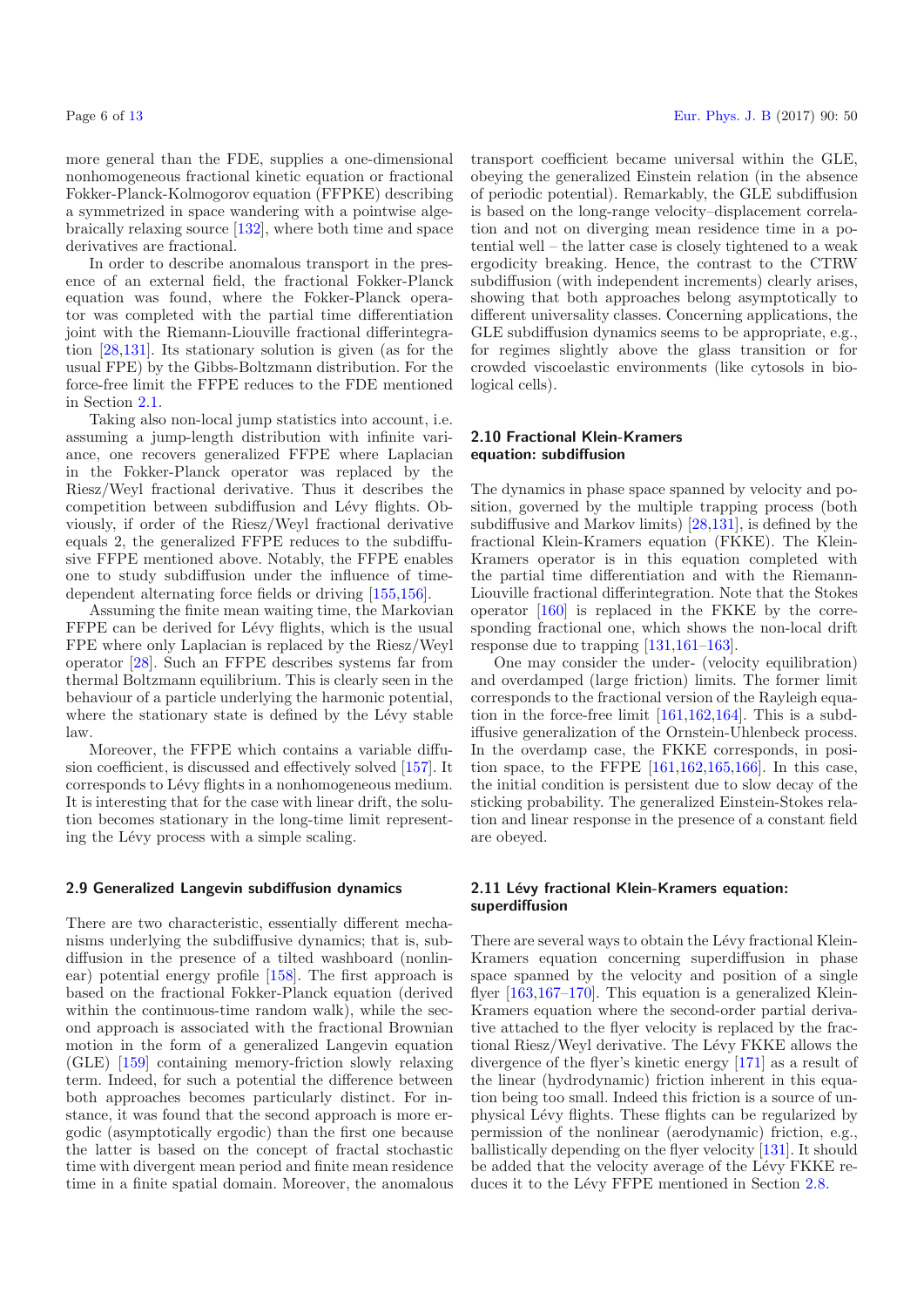There are also other ways to regularize the Lévy flights. For instance, particularly natural is the way which uses a non-separable CTRW, where hierarchical spatiotemporal coupling is exploited [\[172\]](#page-11-24). By term 'hierarchical spatio-temporal coupling' is understood a coupling between single-step displacement and preceding its waiting time separately on each level of the hierarchy of waitingtime distributions, extended over infinite many scales or levels. The finite mean-square displacement (MSD) was achieved then for arbitrary time thanks to the competition between flights and waitings – this competition produced a rich phase diagram (see Fig. 3 in Ref. [\[172](#page-11-24)] for details), where a (combined) diffusion exponent characterizes many diffusion phases defined by partial (i.e. spacial and temporal) scaling (or shape) exponents. Besides the normal diffusion phase, there are subdiffusion, enhanced diffusion, and ballistic diffusion phases. The latter phase defines border, separating these phases from the pure Lévy one (characterized by diverging MSD). It is worth noticing that even if extremely long flights are very likely (e.g. were drawn from Lévy stable law), the long waiting can compensate them after many steps, resulting, for instance, even in subdiffusive CTRW.

By the way, there are two characteristic models using spatio-temporal coupling, called the CTRW with "jump first" [\[173](#page-11-25)] and CTRW with "wait first" [\[174](#page-11-26)[,175\]](#page-11-27), which clearly show the influence of the first state on the particle dynamics. The former model assumes the particle jump as a first state while the latter assumes waiting instead of the jump. This is the only difference between these two models, which, however, leads to a distinct difference in the last step at given time *t*. This difference is crucial. Although propagators of both models have the same scaling properties, their shapes are model specific. It is worth mentioning that trajectories of the particle produced within these models resemble that of the standard Lévy walk model.

Moreover, the spatio-temporal coupling was similarly used in regularization of more complex processes, like Lévy walks [\[176](#page-11-28)] which have richer phase diagram (cf. Fig. 2 in this reference). It should be added that both Lévy flights and Lévy walks are observed in the real world [\[177\]](#page-11-29).

### **2.12 Fractional Feynman-Kac equation**

The fractional Feynman-Kac equation (FFKE) [\[178\]](#page-11-30), although a topic not getting too much spot light, constitutes a convenient tool to study several characteristic functionals of the subdiffusive CTRW processes, both in the absence and presence of a binding force field (e.g. the harmonic field) [\[179](#page-11-31)]. In the latter case the route to weak ergodicity breaking was shown. The FFKE can be obtained from the usual (integer) Feynman-Kac (FK) equation by inserting to the FK one a substantial fractional derivative operator instead of the Laplacian operator and generalized diffusion coefficient instead of the usual one.

### <span id="page-6-0"></span>2.13 Lévy walks

When particle performs the CTRW of the flight type, then during its evolution it makes instantaneous jumps alternated with waiting events or rests. The CTRW formalism enables us to combine both particle states, offering an abundant diffusion phase diagram or several scaling regimes. Moreover, the CTRW formalism can be extended, assuming walks with finite fixed velocity instead of instantaneous jumps. Such a model is called the Lévy walk interrupted by rests [\[180](#page-11-32)[–182\]](#page-11-33). Although the presence of finite particle velocity there significantly increases the flexibility of this kind of model, this simultaneously makes it more difficult to find their analytical solutions, if it exists. Obviously, the standard versions of Lévy walk model, i.e. without rests, were also intensively developed assuming fixed particle velocity [\[183](#page-11-34)[,184\]](#page-11-35) or varying, e.g. according to self-similar hierarchical structure [\[185\]](#page-11-36).

There are several generalizations of the Lévy walk model which assume that particle velocity can vary randomly [\[186](#page-11-37)[,187](#page-11-38)] or by some other rules [\[187](#page-11-38)]. Among them, Lévy walk models with random velocity, and particularly the one with weakly fluctuating velocity caused by the active environment [\[41](#page-9-28)[,188](#page-11-39)[,189\]](#page-11-40), are very instructive and useful. In the frame of the former model, each displacement has its own velocity drawn from a given velocity distribution. Because of the additional complexity added through velocity distribution, few analytically solvable examples have been found. Among them the Lorentzian or Cauchy velocity distribution offers the prominent one. This velocity distribution appeared, for instance, in: (i) physical problems of two-dimensional turbulence [\[190–](#page-11-41)[192\]](#page-11-42); (ii) as a model distribution of kinetic theory [\[193](#page-11-43)[,194](#page-11-44)]; (iii) as a particular case of generalized kappa distributions of plasma physics applications [\[195](#page-11-45)[,196\]](#page-11-46); and (iv) in some statistics [\[197](#page-11-47)[,198\]](#page-11-48). Moreover, it was also found for the distribution of velocities of starving amoeba cells [\[199](#page-11-49)]. In the case of the latter model, particle velocity fluctuates around a fixed averaged value. As a result, the fluctuations accumulate with time and the final position of the particle, passing through the active medium, will differ from that produced by the standard Lévy walk.

Concluding this extremely important section, we can say that the finite velocity of walking particles constitutes random walk models, more general than the random flight (jump) ones, bringing them closer to physical principles and making them more suitable for description of real-life phenomena.

#### 2.13.1 Useful tools and selected applications

One of the central question is how the Lévy walk emerges in diverse phenomena. Certain progress in this respect was achieved thanks to the development of necessary tools relevant for the Lévy walks. Among them the propagator of the single particle process and the space-time velocity autocorrelation function for such a process, together with its two-point generalization, are particularly useful.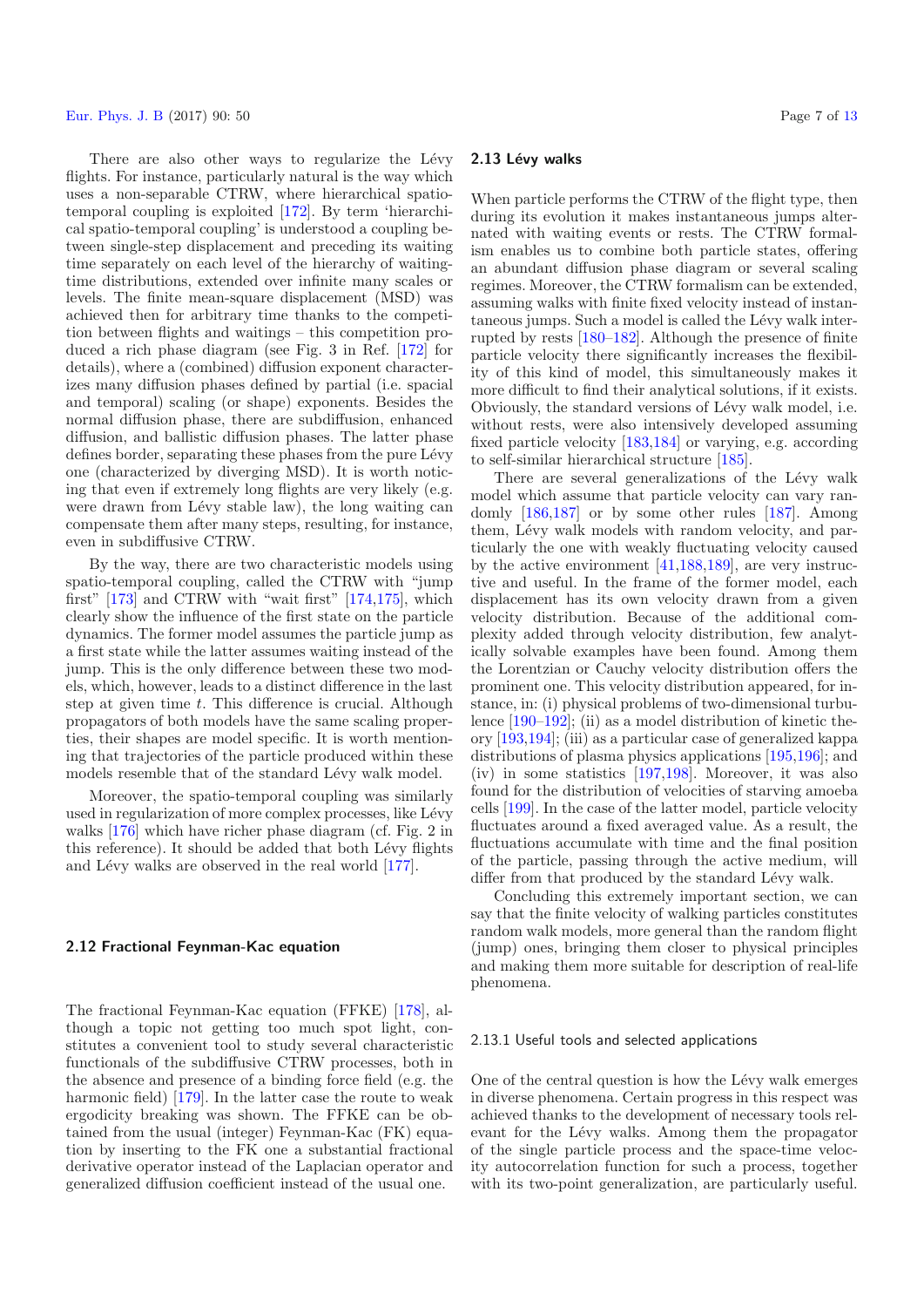Moreover, further extension of the space-time velocity correlation function to the broader class of initial conditions is also possible. It should be noted that all these functions perfectly characterize diffusion phases, both normal and anomalous. For many versions of the CTRW formalisms they can be calculated in analytically closed forms, at least asymptotically.

In the context of Lévy walks, the complementary quantities such as non-normalizable densities (caused by some singularities) are also exploited, making possible to calculate moment diverging within the standard Lévy distribution [\[99](#page-10-49)[,100\]](#page-10-50).

Anyway, the extension of Lévy walk models to higher dimensions is at the beginning stage of development as even extension to two dimensions encounters difficulties.

## 2.13.2 Chaotic advection, chaotic Hamiltonian dynamics, and Lévy walks with rest

Chaotic Hamiltonian systems, with their unique properties like cantori and stickiness phenomena, are extremely useful for two-dimensional chaotic advection [\[200\]](#page-11-50). Chaotic advection is the field at the intersection of fluid mechanics and nonlinear dynamics, which encompasses a range of multiscale applications ranging from micrometers to hundreds of kilometers, including systems as diverse as mixing and thermal processing of viscous fluids, micro-fluidics, biological flows, and large-scale dispersion of pollutants in oceanographic and atmospheric flows.

The two-dimensional velocity field of a passive scalar (tracer particle) within the incompressible flow can be expressed by the scalar stream function. That is, coupled equations describing the motion of the tracer particle (tracer dynamics) looks like the canonical Hamilton equations in classical mechanics with the stream function playing the role of the Hamiltonian, while both space coordinates of the passive scalar look like the conjugate coordinates. If the stream function (Hamiltonian) is timedependent, the passive scalar (phase space point) trajectories can be chaotic. Indeed, this is chaotic advection which can occur even if the flow is laminar [\[201](#page-11-51)[,202\]](#page-11-52). This was observed experimentally in a rapidly rotating annular tank where flow consists of an azimuthal chain of stable vortices sandwiched between two azimuthal inner and outer jets. If the flow has, e.g., periodic time dependence in the annulus reference frame (and can even be time-independent in the reference co-rotating with the vortex chain), the tracer typically follows chaotic trajectories alternately sticking near the vortices and occasionally walking ballistically in jet regions for long distances. The competition between sticking and walks can give rise to anomalous diffusion. Probability distribution functions are measured both for sticking and walk times resulting in power-laws. It was also discovered that the probability distribution function of azimuthal walk lengths is the Lévy one, and the longterm process as a whole can be considered as Lévy walk with rests. A very inspiring relation between Lévy walks with tracer-particle rests and strange kinetics was discovered in 1993 year [\[203\]](#page-11-53). Meanwhile, a real experiment of

Solomon-Weeks-Swiney [\[201](#page-11-51)[,202\]](#page-11-52) confirmed it. The term 'strange kinetics' refers to a kinetic description of a dynamical system exhibiting chaotic behaviour, where nonlinearity in the Hamiltonian can induce fractal motions with exotic statistical properties.

### 2.13.3 Applications in optics

We present herein chosen exciting applications of Lévy processes (flights or walks) to model scattering of light by media. This is, in fact, a multiple scattering by medium inhomogeneities ruled by very different scattering mechanisms depending on the characteristic size and structure of inhomogeneities [\[3](#page-9-0)] (and references therein). For instance, the path of a photon inside a fractal medium can be represented by a random walk trajectory consisting of undisturbed segments connecting subsequent scatterers – the statistics of segments' lengths is a power-law [\[204\]](#page-11-54). As photons move with finite velocity in any medium, the Lévy walk model is more appropriate to describe the photon dynamics than the Lévy flight, although, in some experiments, e.g. type of light transmission in the Lévy glass, the latter process gives a sufficient description.

The blinking quantum dots (QDs) is another modern example which can be mapped to the Lévy walk in the ballistic regime  $[205,206]$  $[205,206]$ . It is speculated that the Lévy walk model with random velocities could be useful for the interpretation of experiments with a whole distribution of intensities. Nevertheless, the microscopic mechanism responsible for the appearance of the power-law distributed blinking times in quantum dots remains unknown. Therefore, a real experiment of Krapf is extremely important in this context because it gives the aging power spectrum just mentioned in Section [1](#page-0-0) [\[207](#page-11-57)]. In this context, there exist an attractive mini review article of Barkai [\[208](#page-11-58)]. Thus, we have this opportunity to mention that, beyond quantum mechanics, the blinking nano scale light emitters were discovered. To our surprise, this blinking is governed by the nonergodic statistics [\[209\]](#page-11-59).

Lévy flights and walks proved to be very useful, still developing, theoretical tools in the field of cold atom optics. The former appeared as an anomalous diffusion related to the subrecoil laser cooling process [\[210](#page-11-60)[–212\]](#page-12-1). The latter appeared in the context of experiment of Sagi et al., which gives the spreading of the cold atoms [\[213](#page-12-2)[,214](#page-12-3)].

#### 2.13.4 Search and foraging strategies

Searching and foraging is now located in the main stream of ecology, arousing the increasing interest of researchers. This is a young area of research inspired by pioneering papers on the Lévy flights versus Lévy walks by Shlesinger and Klafter  $[215]$  and on the Lévy flights of albatrosses  $[216]$  as well as on the optimality of the Lévy walk search [\[217\]](#page-12-6). This area contains extremely complex problems (e.g., animal search) which depend on many irreducible, unpredictable significant factors. Although the validity of the concept of the Lévy processes is still controversial in the ecological context, several comprehensive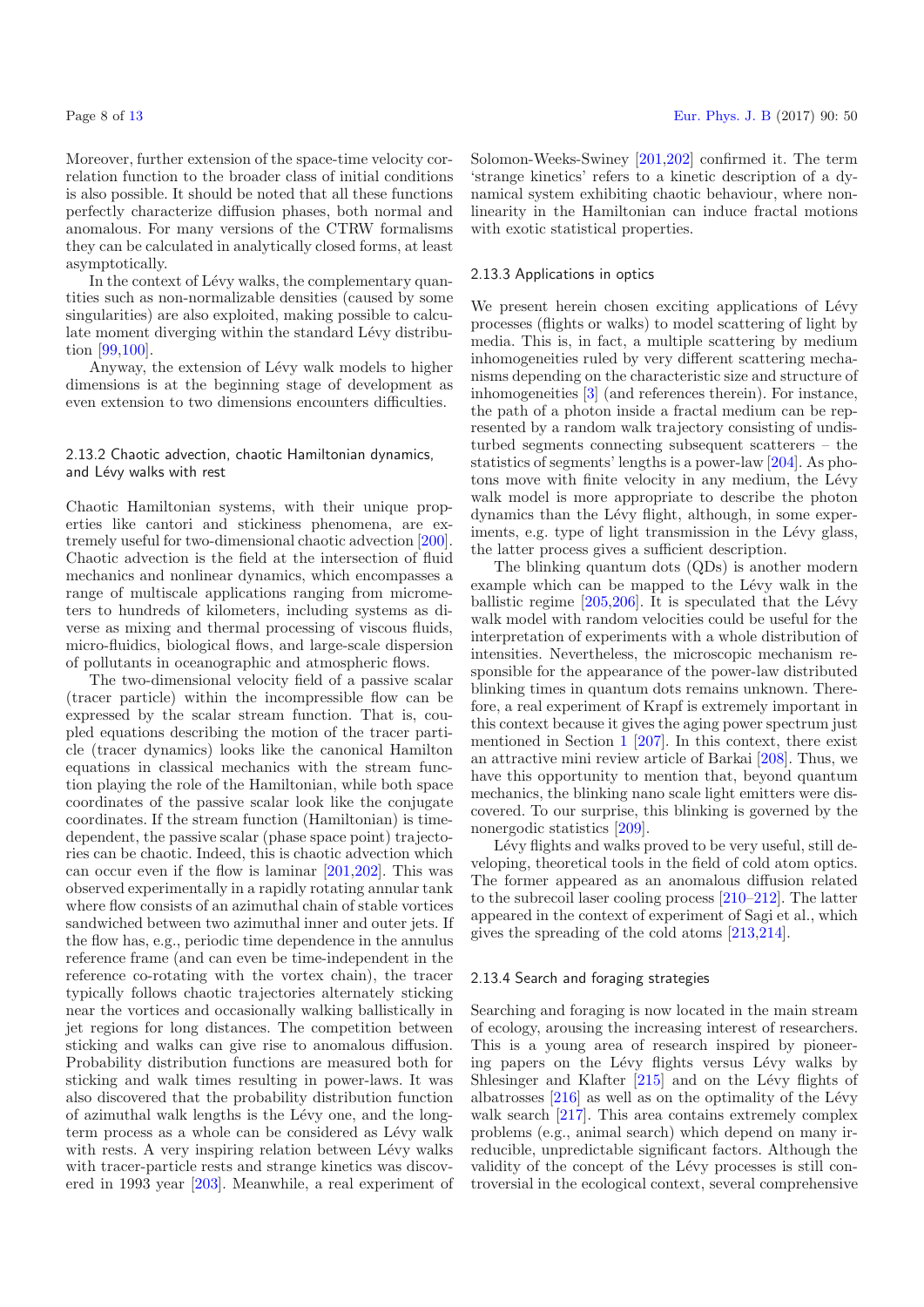<span id="page-8-2"></span>

**Fig. 1.** A report taken from Web of Science from the years 1978 (i.e., the year when the first review [\[19](#page-9-12)] of CTRW appeared) to 2015 (i.e., fifty years after publication of the Montroll and Weiss CTRW). Results were shown in the semi-logarithmic plot (sum of Times Cited without self-citations: 32333. H-index: 91). Notably, the exponential growth of citations is clearly seen.

monographs [\[218](#page-12-7)[–220](#page-12-8)] support its spreading even beyond animals to humans and robotics.

Recently, Lévy walks became useful for communities researching the multiscale search and foraging strategies, and motility of living organisms from very primitive to extremely complex ones. It is a challenge to quantify their behaviour as it spans many scales (ranging from swimming bacteria to albatrosses which can soar even for hundreds of kilometers). Living organisms involve complicated interactions with environment containing their habitats. Nevertheless, Lévy walks are involved in the question of effectiveness of motility in the context of search and foraging strategies.

## **3 Financial applications of CTRW**

Multidirectional applications of different versions of the CTRW formalism are a research trend which developed quite quickly in the past decade, resulting in an exponential growth of citations (see Fig. [1](#page-8-2) for details). A prominent example of going far beyond the traditionally understood physics is an application of the CTRW formalisms by econophysicists; that is, in economics and finance. Their achievements have been presented in the review by Enrico Scalas in 2006 [\[221\]](#page-12-9) and also in references [\[222](#page-12-10)[–225\]](#page-12-11). Since then, a number of hopeful proposals appeared for the use of different variants of the CTRW to describe multiscale statistical properties of assets (e.g., their dependencies, memory, and correlations) quoted on financial markets [\[93](#page-10-14)[,226](#page-12-12)] (and Refs. therein). Very recently, some universal properties or superscaling of superstatistics (i.e. scaling of scaling exponents) of returns for diverse financial markets were described by such a version of the renewal CTRW formalism, which contains thresholds separating explicit states of the walker activity from its hidden state [\[227\]](#page-12-13). It is not very surprising that this formalism well reproduced threshold empirical seismic activity data concerning various earthquakes.

## **4 General themes**

Another general themes of great importance are the validity of the Green-Kubo and Einstein relations for the anomalous processes. There are a lot of works on these topics, for example, on the so called generalised Einstein relation vs. CTRW – see Barkai and Fleurov [\[228\]](#page-12-14) and references therein. They discovered time scales (in the context of CTRW) at which deviations from the Einstein relation are expected to be large. Besides, they found some justification to the correctness of the Einstein relation for a model of symmetric random barriers. A more recent paper on the scale invariant Green-Kubo relation can be found [\[229\]](#page-12-15) containing very instructive references.

# **5 Concluding remarks**

The continuous-time random walk models define, in fact, two-state formalisms wherein the active state is defined by the walker displacements while the passive state is nothing else than waiting. These two essentially different states are present alternately during the journey of the walker. Obviously, one deals with extreme versions of the CTRW formalisms when the passive state of the walker vanishes at all or its displacements in the active state are instantaneous. The canonical CTRW formalism expanded for surprisingly many formulations and versions, where the canonical (original) version is only a very special case.

This year begins the next half-century of the continuous time random walk's mature life. The enclosed statistics present citations in each year together with a short report (taken from Web of Science). This confirms the incessant, great interest in the possibilities of CTRW methodology.

The present issue contains a collection of carefully selected papers on various deep and rich aspects of the CTRW and its promising inspirations prepared by scientists prominent in the field.

Note added in proof. Sadly we announce that on 14th February passed away George H. Weiss (1930−2017), an outstanding scientist and a great person.

We are deeply grateful to our colleagues Eli Barkai, Rudolf Hilfer, Peter Hänggi, Grégory Schehr, and Michael Shlesinger for very helpful comments and suggestions.

**Open Access** This is an open access article distributed under the terms of the Creative Commons Attribution License [\(http://creativecommons.org/licenses/by/4.0\)](http://creativecommons.org/licenses/by/4.0), which permits unrestricted use, distribution, and reproduction in any medium, provided the original work is properly cited.

## <span id="page-8-1"></span><span id="page-8-0"></span>**References**

- 1. E.W. Montroll, G.H. Weiss, J. Math. Phys. **6**, 167 (1965)
- 2. J. Klafter, G. Zumofen, J. Phys. Chem. **98**, 7366 (1994)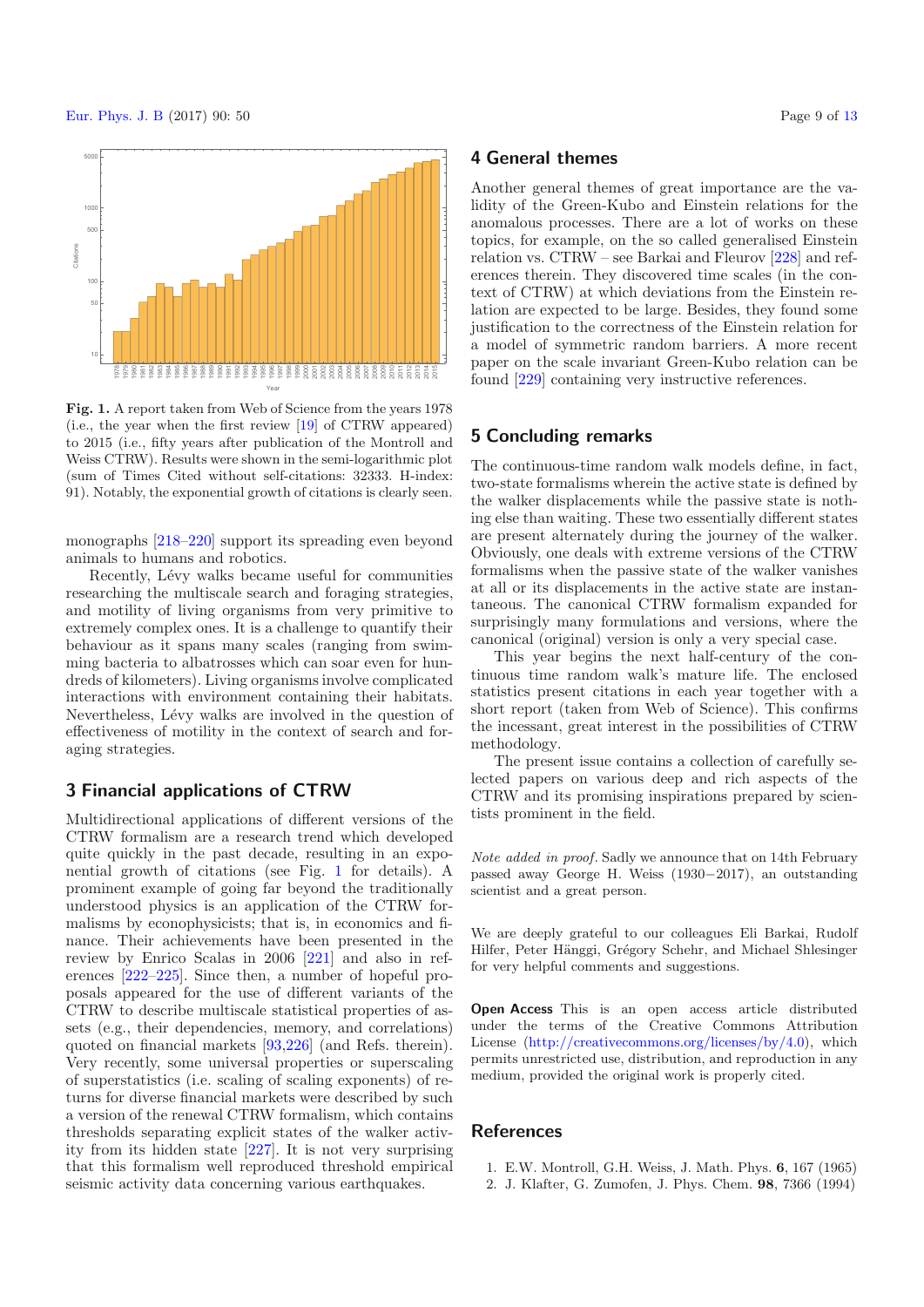<span id="page-9-0"></span>

- 3. V. Zaburdaev, S. Denisov, J. Klafter, Rev. Mod. Phys. **87**, 483 (2015)
- <span id="page-9-1"></span>4. M.F. Shlesinger, http://epjb.epj.org/open-calls-for-pap $ers/123-epj-b/1090-ctrw-50-years-on.$
- <span id="page-9-2"></span>5. H. Scher, M. Lax, J. Non-Crystalline Solids **8-10**, 497 (1972)
- <span id="page-9-51"></span>6. H. Scher, M. Lax, Phys. Rev. B **7**, 4491 (1973)
- 7. E.W. Montroll, B.J. West, in Fluctuation Phenomena, Studies in Statistical Mechanics, edited by E.W. Montroll, J.L. Lebowitz (Elsevier Amsterdam, New York, Oxford, 1979), Vol. VII, Chap. 2, p. 61
- 8. G.H. Weiss, R.J. Rubin, in Advances in Chemical Physics, edited by I. Prigogine, S.A. Rice (J. Wiley & Sons, New York, Chichester, Brisbane, Toronto, Singapore, 1983), Vol. LII, p. 363
- 9. E.W. Montroll, M.F. Shlesinger, in Nonequilibrium Phenomena II. From Stochastics to Hydrodynamics, Studies in Statistical Mechanics, edited by J.L. Lebowitz, E.W. Montroll (Elsevier, Amsterdam, New York, Oxford, 1984), Vol. XI, Chap. 1, p. 1
- <span id="page-9-3"></span>10. G.H. Weiss, in Fractals in Science, edited by A. Bunde, S. Havlin (Springer-Verlag, Berlin, 1995), p. 118
- <span id="page-9-4"></span>11. J.F. Gillis, Proc. Comb. Phil. Soc. **51**, 639 (1955)
- <span id="page-9-5"></span>12. J.W. Haus, K.W. Kehr, Phys. Rep. **150**, 141 (1987)
- <span id="page-9-6"></span>13. M. Montero, J. Masoliver, Phys. Rev. E **76**, 061115 (2007)
- <span id="page-9-7"></span>14. K.W. Kehr, R. Kutner, K. Binder, Phys. Rev. B **23**, 4931 (1981)
- <span id="page-9-8"></span>15. R. Kutner, J. Phys. C **18**, 6323 (1985)
- <span id="page-9-9"></span>16. P. Paradisi, G. Kaniadakis, A.M. Scarfone, Chaos, Solitons, and Fractals **81**, 407 (2015)
- <span id="page-9-10"></span>17. I. Eliazer, M.F. Shlesinger, Fractional Motions, Phys. Rep. **527**, 101 (2013)
- <span id="page-9-11"></span>18. M. Scher, E.W. Montroll, Phys. Rev. B **12**, 2455 (1975)
- <span id="page-9-12"></span>19. G. Pfister, H. Scher, Adv. in Physics **27**, 747 (1978)
- <span id="page-9-13"></span>20. M. Esposito, K. Lindenberg, Phys. Rev. E **77**, 051119 (2008)
- <span id="page-9-14"></span>21. J.-P. Bouchaud, A. Georges, Phys. Rep. **195**, 127 (1990)
- <span id="page-9-15"></span>22. I.M. Sokolov, J. Klafter, Chaos **15**, 26103 (2005)
- <span id="page-9-16"></span>23. G. Zumofen, J. Klafter, A. Blumen, in Disordered Effects on Relaxation Processes, Glasses, Polymers, Proteins, edited by R. Richert, A. Blumen (Springer-Verlag, Berlin, 1994), p. 251
- <span id="page-9-17"></span>24. R. Hilfer, in Time, Quantum and Information, edited by L. Castell, O. Ischebeck (Springer-Verlag, Berlin, 2003), p. 235
- 25. R. Hilfer, in Fractional Dynamics: Recent Advances, edited by J. Klafter, S. Lim, R. Metzler (World Scientific, New Yersay, London, Singapore, Beijing, Shanghai, Hong Kong, Taipei, Chennai, 2011), p. 207
- 26. R. Hilfer, Mathematics **3**, 626 (2015)
- <span id="page-9-18"></span>27. R. Hilfer, Analysis **36**, 49 (2016)
- <span id="page-9-19"></span>28. R. Metzler, J. Klafter, Phys. Rep. **339**, 1 (2000)
- <span id="page-9-20"></span>29. W.D. Gill, J. Appl. Phys. **43**, 5033 (1972)
- 30. G. Pfister, Phys. Rev. Lett. **33**, 1474 (1974)
- 31. M.E. Scharfe, Phys. Rev. B **2**, 5025 (1974)
- <span id="page-9-21"></span>32. G. Pfister, Phys. Rev. Lett. **36**, 271 (1976)
- <span id="page-9-22"></span>33. A.J. Campbell, D.D.C. Bradley, D.G. Lidzey, J. Appl. Phys. **82**, 6326 (1997)
- 34. J.K.E. Tunaley, Phys. Rev. Lett. **33**, 1037 (1974)
- <span id="page-9-23"></span>35. J.K.E. Tunaley, J. Stat. Phys. **11**, 397 (1974)
- 36. J.K.E. Tunaley, J. Stat. Phys. **12**, 1 (1975)
- <span id="page-9-24"></span>37. J.K.E. Tunaley, J. Stat. Phys. **14**, 461 (1976)
- <span id="page-9-25"></span>38. M.M. Meerscheart, P. Straka, The Annals of Probability **42**, 1699 (2014)
- <span id="page-9-26"></span>39. V.S. Barbu, N. Limnios, Lecture Notes in Statistical Physics (Springer-Verlag, Berlin, Heidelberg, 2008), Vol. 192
- <span id="page-9-27"></span>40. J. Klafter, G. Zumofen, Physica A **196**, 102 (1993)
- <span id="page-9-28"></span>41. S. Denisov, V. Zaburdaev, P. Hänggi, Phys. Rev. Lett. **109**, 069903(E) (2012)
- <span id="page-9-29"></span>42. N. Leibovich, E. Barkai, Phys. Rev. Lett. **115**, 080602 (2015)
- <span id="page-9-30"></span>43. N. Leibovich, A. Dechant, E. Lutz, E. Barkai, Phys. Rev. <sup>E</sup> **94**, 052130 (2016)
- <span id="page-9-31"></span>44. R. Hilfer, Chaos, Solitons & Fractals **5**, 1475 (1995)
- 45. R. Hilfer, Fractals **3**, 549 (1995)
- <span id="page-9-32"></span>46. R. Hilfer, Physica A **221**, 89 (1995)
- 47. J.-P. Bouchaud, J. Phys. I (France) **2**, 1705 (1992)
- <span id="page-9-40"></span><span id="page-9-33"></span>48. G. Bel, E. Barkai, Phys. Rev. Lett. **94**, 240602 (2005)
- 49. G. Margolin, E. Barkai, Phys. Rev. Lett. **94**, 080601 (2005)
- 50. Y. He, S. Burov, R. Metzler, E. Barkai, Phys. Rev. Lett. **101**, 058101 (2008)
- 51. A. Rebenshtok, E. Barkai, Phys. Rev. Lett. **99**, 210601 (2007)
- 52. A. Rebenshtok, E. Barkai, J. Stat. Phys. **133**, 565 (2008)
- 53. A. Lubelski, I.M. Sokolov, J. Klafter, Phys. Rev. Lett. **100**, 250602 (2008)
- 54. J.-H. Jeon, V. Tejedor, S. Burov, E. Barkai, C. Selhuber-Unkel, K. Berg-Sørensen, L. Oddershede, R. Metzler, Phys. Rev. Lett. **106**, 048103 (2011)
- <span id="page-9-35"></span>55. A.V. Weigel, B. Simon, M.M. Tamkun, D. Krapf, Proc. Natl. Sci. U.S.A. **108**, 6438 (2011)
- <span id="page-9-34"></span>56. F. Thiel, I.M. Sokolov, Phys. Rev. E **89**, 012136 (2014)
- <span id="page-9-36"></span>57. X. Brokmann, J.-P. Hermier, G. Messin, P. Desbiolles, J.-P. Bouchaud, M. Dahan, Phys. Rev. Lett. **90**, 120601 (2003)
- <span id="page-9-37"></span>58. E. Barkai, Diffusion Fundamentals **<sup>20</sup>**, 4 (2013)
- <span id="page-9-38"></span>59. R. Metzler, J.-H. Jeon, A.G. Cherstvy, E. Barkai, Phys. Chem. Chem. Phys. **16**, 24128 (2014)
- <span id="page-9-39"></span>60. R. Metzler, Int. J. Mod. Phys. Conf. Ser. **36**, 1560007 (2015)
- 61. R. Kutner, Chem. Phys. **284**, 481 (2002)
- <span id="page-9-42"></span><span id="page-9-41"></span>62. M. Kozlowska, R. Kutner, Physica A **357**, 282 (2005)
- <span id="page-9-43"></span>63. J.K.E. Tunaley, J. Stat. Phys. **15**, 149 (1976)
- <span id="page-9-45"></span><span id="page-9-44"></span>64. M. Nelkin, A.K. Harrison, Phys. Rev. B **26**, 6696 (1982)
- 65. I. Goychuk, P. H¨anggi, Phys. Rev. Lett. **99**, 200601 (2007)
- <span id="page-9-47"></span><span id="page-9-46"></span>66. E. Barkai, Y.-C. Cheng, J. Chem. Phys. **118**, 6167 (2003)
- 67. V.M. Kenkre, E.W. Montroll, M.F. Shlesinger, J. Stat. Phys. **9**, 45 (1973)
- 68. M.F. Shlesinger, J. Stat. Phys. **10**, 421 (1974)
- 69. V.M. Kenkre, R.S. Knox, Phys. Rev. B **9**, 5279 (1974)
- 70. V.M. Kenkre, T.S. Rahman, Phys. Lett. A **50**, 170 (1974)
- 71. V.M. Kenkre, Phys. Rev. B **12**, 2150 (1975)
- 72. U. Landmann, E.W. Montroll, M.F. Shlesinger, Proc. Natl. Acad. Sci. USA **74**, 430 (1977)
- 73. U. Landmann, M.F. Shlesinger, Phys. Rev. B **19**, 6207 (1979)
- 74. U. Landmann, M.F. Shlesinger, Phys. Rev. B **19**, 6220 (1979)
- 75. D.T. Gillespie, Phys. Lett. A **64**, 22 (1977)
- <span id="page-9-48"></span>76. M.O. Caceres, H.S. Wio, Z. Phys. B **54**, 175 (1984)
- 77. J. Masoliver, G. Weiss, Physica A **183**, 537 (1990)
- <span id="page-9-50"></span><span id="page-9-49"></span>78. J. Klafter, R. Silbey, Phys. Rev. Lett. **44**, 55 (1980)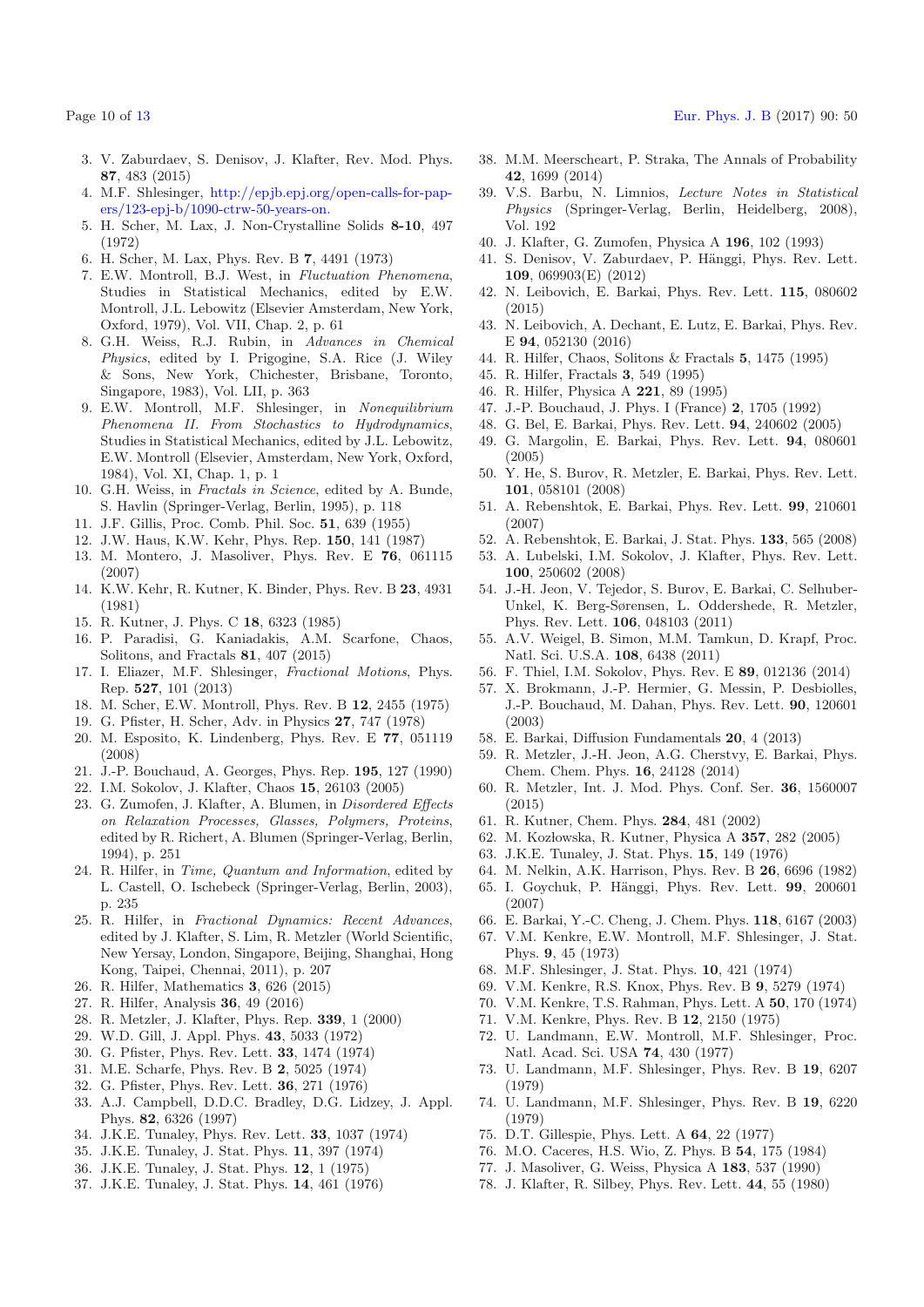<span id="page-10-0"></span>[Eur. Phys. J. B](http://www.epj.org) (2017) 90: 50 Page 11 of [13](#page-12-0)

- 79. R. Zwanzig, in Lectures in Theoretical Physics, edited by W.E. Brittin, B.W. Downs, J. Downs (Interscience, New York, 1961), Vol. 3, p. 106
- <span id="page-10-1"></span>80. F. Haake, Springer Tracts in Modern Physics **66**, 98 (1973)
- <span id="page-10-2"></span>81. G. Schehr, P. Le Doussal, J. Stat. Mech.: Theo. Exp. **2010**, P01009 (2010)
- <span id="page-10-3"></span>82. J. Machta, Phys. Rev. B **24**, 5260 (1981)
- <span id="page-10-4"></span>83. J. Machta, J. Stat. Phys. **30**, 305 (1983)
- <span id="page-10-5"></span>84. W. Kuhn, Kolloid-Z. **76**, 258 (1936) (in German)
- <span id="page-10-6"></span>85. W. Kuhn, Kolloid-Z. **87**, 3 (1939) (in German)
- <span id="page-10-7"></span>86. J. Bardeen, C. Herring, in Imperfections in Nearly Perfect Crystals, edited by W. Shockley (Wiley, New York, 1952), p. 261
- <span id="page-10-8"></span>87. J.R. Manning, Diffusion Kinetics for Atoms in Crystals (Van Nostrand Comp. Inc., Princeton, 1968)
- <span id="page-10-9"></span>88. R. Hilfer, R. Orbach, Chem. Phys. **128**, 275 (1988)
- <span id="page-10-10"></span>89. J.W. Haus, K.W. Kehr, Solid State Commun. **26**, 753 (1978)
- <span id="page-10-11"></span>90. J.W. Haus, K.W. Kehr, J. Phys. Chem. Solids **40**, 1019 (1979)
- <span id="page-10-12"></span>91. J. Masoliver, K. Lindeberg, G.H. Weiss, Physica A **157**, 891 (1989)
- <span id="page-10-13"></span>92. V. Halpern, Physica A **223**, 329 (1996)
- <span id="page-10-14"></span>93. J. Perelló, J. Masoliver, A. Kasprzak, R. Kutner, Phys. Rev. E **78**, 036108 (2008)
- 94. A. Kasprzak, R. Kutner, J. Perelló, J. Masoliver, Eur. Phys. J. B **76**, 513 (2010)
- 95. P. Castiglione, A. Mazzino, P. Muratore-Ginanneschi, A. Vulpiani, Physica D **134**, 75 (1999)
- 96. R. Artuso, G. Cristadoro, Phys. Rev. Lett. **90**, 244101 (2003)
- 97. D.P. Sanders, H. Larralde, Phys. Rev. E **73**, 026205 (2006)
- 98. P. de Anna, T. Le Borgne, M. Dentz, A.M. Tartakovsky, D. Bolster, P. Davy, Phys. Rev. Lett. **110**, 184502 (2013)
- <span id="page-10-49"></span>99. A. Rebenshtok, S. Denisov, P. Hänggi, E. Barkai, Phys. Rev. Lett. **112**, 110601 (2014)
- <span id="page-10-50"></span>100. A. Rebenshtok, S. Denisov, P. Hänggi, E. Barkai, Phys. Rev. E **90**, 062135 (2014)
- <span id="page-10-15"></span>101. L. Seuront, H.E. Stanley, Proc. Natl. Acad. Sci. U.S.A. **111**, 2206 (2014)
- <span id="page-10-16"></span>102. M. Magdziarz, R. Metzler, W. Szczotka, P. Zebrowski, Phys. Rev. E **85**, 051103 (2012)
- <span id="page-10-17"></span>103. M. Magdziarz, A. Weron, K. Burnecki, J. Klafter, Phys. Rev. Lett. **103**, 180602 (2009)
- <span id="page-10-18"></span>104. G.H. Weiss, S. Havlin, J. Stat. Phys. **63**, 127 (1990)
- <span id="page-10-19"></span>105. H. Scher et al., Geophys. Rev. Lett. **29**, 1061 (2002)
- <span id="page-10-20"></span>106. B. Berkowitz, A. Cortis, M. Dentz, H. Scher, Rev. Geophys. **44**, RG2003 (2006)
- <span id="page-10-21"></span>107. A. Klemm, R. Metzler, R. Kimmich, Phys. Rev. E **65**, 021112 (2002)
- <span id="page-10-22"></span>108. S.S. Rogers, C.V.D. Walle, T.A. Waigh, Langmuir **24**, 13549 (2008)
- <span id="page-10-23"></span>109. I. Golding, E.C. Cox, Phys. Rev. Lett. **96**, 098102 (2006)
- 110. S.C. Weber, A.J. Spakowitz, J.A. Theriot, Phys. Rev. Lett. **104**, 238102 (2010)
- 111. J.-H. Jeon, V. Tejedor, S. Burov, E. Barkai, C. Selhuber-Unkel, K. Berg-Sorensen, L. Oddershede, R. Metzler, Phys. Rev. Lett. **106**, 048103 (2011)
- <span id="page-10-24"></span>112. I. Bronstein, Y. Israel, E. Kepten, S. Mai, Y. Shav-Tal, E. Barkai, Y. Garini, Phys. Rev. Lett. **103**, 018102 (2009)
- <span id="page-10-25"></span>113. A.J. Bray, S.N. Majumdar, G. Schehr, Adv. Phys. **62**, 225 (2013)
- <span id="page-10-26"></span>114. S. Eule, R. Friedrich, J. Stat. Mech.: Theory and Experiment **2014**, P12005 (2014)
- <span id="page-10-27"></span>115. D. ben-Avraham, S. Havlin, Diffusion and Reactions in Fractals and Disordered Systems (Cambridge Univ. Press, Cambridge, 2000)
- <span id="page-10-28"></span>116. E.J. Moore, J. Phys. C **7**, 339 (1974)
- <span id="page-10-29"></span>117. V. Uchaikin, R. Sibatov, Fractional Kinetics in Solids. Anomalous Transport in Semiconductors, Dielectric and Nanosystems (World Scientific New Yersay, London, Singapore, Beijing, Shanghai, Hong Kong, Taipei, Chennai, 2013)
- <span id="page-10-31"></span><span id="page-10-30"></span>118. R. Hilfer, L. Anton, Phys. Rev. E **51**, R848 (1995)
- 119. R. Hilfer, Fractals, **3**, 211 (1995)
- <span id="page-10-32"></span>120. R. Hilfer, in Anomalous Transport: Foundations and Applications, edited by R. Klages, G. Radons, I. Sokolov (Wiley-VCH, Weinheim, 2008), p. 17
- <span id="page-10-33"></span>121. R. Hilfer, in Applications of Fractional Calculus in Physics, edited by R. Hilfer (World Scientific, New Yersay, London, Singapore, Beijing, Shanghai, Hong Kong, Taipei, Chennai, 2000), p. 87
- 122. R. Hilfer, in Anomalous Diffusion. From Basics to Applications, Lecture Notes in Physics, edited by R. Kutner, A. Pękalski, K. Sznajd-Weron (Springer-Verlag, Berlin, 1999), p. 77
- 123. R. Hilfer, J. Phys. Chem. B **104**, 3914 (2000)
- <span id="page-10-34"></span>124. R. Hilfer, Physica A **329**, 35 (2003)
- <span id="page-10-35"></span>125. R. Hilfer, Fractional Calculus and Applied Analysis **18**, 333 (2015)
- <span id="page-10-36"></span>126. F. Mainardi, M. Raberto, R. Gorenflo, E. Scalas, Physica <sup>A</sup> **287**, 468 (2000)
- <span id="page-10-37"></span>127. E. Scalas, R. Gorenflo, F. Mainardi, Physica A **284**, 376 (2000)
- <span id="page-10-38"></span>128. R. Gorenflo, F. Mainardi, in Fractals and Fractional Calculus in Continuuum Mechanics, edited by A. Carpinteri, F. Mainardi (Springer-Verlag, Wien, 1997), p. 223
- 129. F. Mainardi, Chaos, Solitons, Fractals **7**, 1461 (1996)
- <span id="page-10-39"></span>130. F. Mainardi, in Fractals and Fractional Calculus in Continuuum Mechanics, edited by A. Carpinteri, F. Mainardi (Springer-Verlag, Wien, 1997), p. 291
- <span id="page-10-41"></span><span id="page-10-40"></span>131. R. Metzler, J. Klafter, J. Phys. A **37**, R161 (2004)
- 132. A.I. Saichev, G.M. Zaslavsky, Chaos **7**, 753 (1997)
- <span id="page-10-42"></span>133. E. Barkai, Chem. Phys. **284**, 13 (2002)
- <span id="page-10-43"></span>134. A. Compte, Phys. Rev. E **53**, 4191 (1996)
- 135. H.C. Fogedby, Phys. Rev. Lett. **73**, 2517 (1994)
- <span id="page-10-44"></span>136. J. Honkonen, Phys. Rev. E **53**, 327 (1996)
- <span id="page-10-45"></span>137. S. Jespersen, R. Metzler, H.C. Fogedby, Phys. Rev. E **59**, 2736 (1999)
- <span id="page-10-46"></span>138. R. Metzler, J. Klafter, I. Sokolov, Phys. Rev. E **58**, 1621 (1998)
- <span id="page-10-47"></span>139. A. Chechkin, I.M. Sokolv, J. Klafter, in Fractional Dynamics. Recent Advances, edited by J. Klafter, S.C. Lim, R. Metzler (World Scientific, New Yersay, London, Singapore, Beijing, Shanghai, Hong Kong, Taipei, Chennai, 2012), p. 107
- <span id="page-10-48"></span>140. M. Shlesinger, J. Klafter, G. Zumofen, Fractals **3**, 491 (1995)
- 141. J.B. Keller, PNAS **101**, 1120 (2004)
- 142. M. Abdel Aziz, S. Gavin, Phys. Rev. C **70**, 034905 (2004)
- 143. J. Dunkel, P. Talkner, P. H¨anggi, Phys. Rev. E **75**, 043001 (2007)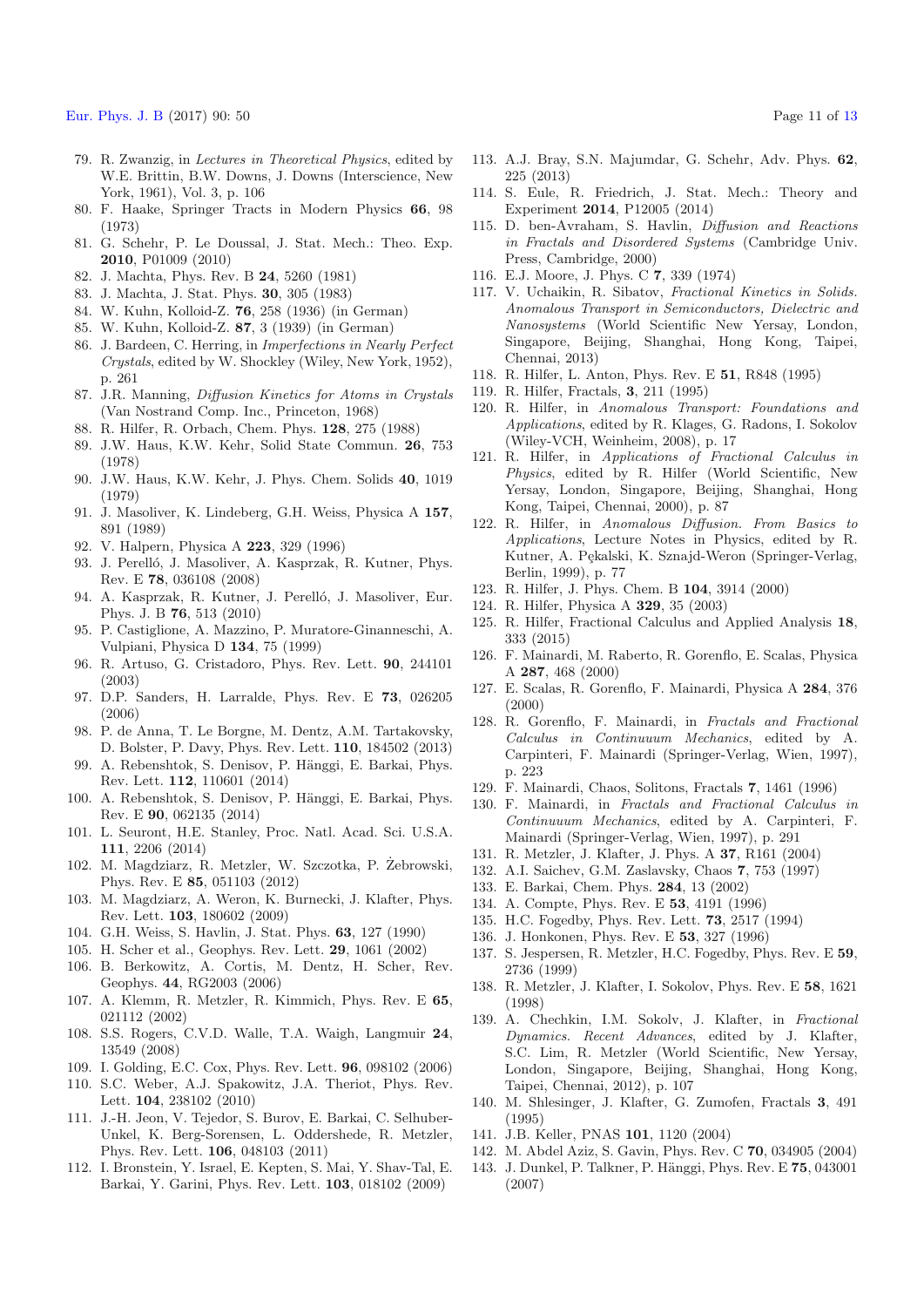- <span id="page-11-0"></span>144. J. Masoliver, G.H. Weiss, Eur. J. Phys. **17**, 190 (1996)
- <span id="page-11-1"></span>145. G. H. Weiss, Physica A **311**, 381 (2002)
- <span id="page-11-2"></span>146. E. Orshinger, X. Zhao, Chinese Ann. Math. **B**, 1 (2003)
- 147. E. Orshinger, L. Beghin, Probab. Theory Relat. Fields **128**, 141 (2004)
- <span id="page-11-3"></span>148. M. D'Ovidio, E. Orshinger, B. Toaldo, Stochastic Analysis and Applications **32**, 1009 (2014)
- <span id="page-11-4"></span>149. A. Compte, R. Metzler, J. Phys. A **30**, 7277 (1997)
- 150. R. Metzler, A. Compte, Physica A **268**, 454 (1999)
- <span id="page-11-5"></span>151. R. Metzler, T. F. Nonnenmacher, Phys. Rev. E **57**, 6409 (1998)
- <span id="page-11-6"></span>152. J. Masoliver, Phys. Rev. E **93**, 052107 (2016)
- <span id="page-11-7"></span>153. J. Masoliver, K. Lindenberg, G.H. Weiss, Physica A **182**, 891 (1989)
- <span id="page-11-8"></span>154. E. Barkai, R. Metzler, J. Klafter, Phys. Rev. E **61**, 132 (2000)
- <span id="page-11-9"></span>155. E. Heinsalu, M. Patriarca, I. Goychuk, P. Hänggi, Phys. Rev. E **79**, 041137 (2009)
- <span id="page-11-10"></span>156. E. Heinsalu, M. Patriarca, I. Goychuk, P. Hänggi, Phys. Rev. Lett. **99**, 120602 (2007)
- <span id="page-11-11"></span>157. T. Srokowski, Phys. Rev. E **79**, 040104(R) (2009)
- <span id="page-11-12"></span>158. I. Goychuk, P. Hänggi, in Fractional Dynamics. Recent Advances, edited by J. Klafter, S.C. Lim, R. Metzler (World Scientific, New Yersay, London, Singapore, Beijing, Shanghai, Hong Kong, Taipei, Chennai, 2012), p. 307
- <span id="page-11-13"></span>159. E. Lutz, in Fractional Dynamics. Recent Advances, edited by J. Klafter, S.C. Lim, R. Metzler (World Scientific, New Yersay, London, Singapore, Beijing, Shanghai, Hong Kong, Taipei, Chennai, 2012), p. 285
- <span id="page-11-14"></span>160. S. Chandrasekhar, Rev. Mod. Phys. **15**, 1 (1943)
- <span id="page-11-15"></span>161. R. Metzler, J. Klafter, Phys. Rev. E **61**, 6308 (2000)
- <span id="page-11-17"></span>162. R. Metzler, J. Klafter, J. Phys. Chem. B **104**, 3858 (2000)
- <span id="page-11-16"></span>163. R. Metzler, Phys. Rev. E **62**, 6233 (2000)
- <span id="page-11-18"></span>164. N.G. van Kampen, Stochastic Processes in Physics and Chemistry (North-Holland, Amsterdam, 1981)
- <span id="page-11-19"></span>165. R. Metzler, E. Barkai, J. Klafter, Phys. Rev. Lett. **82**, 3563 (1999)
- <span id="page-11-20"></span>166. R. Metzler, E. Barkai, J. Klafter, Europhys. Lett. **46**, 431 (1999)
- <span id="page-11-21"></span>167. E. Lutz, Phys. Rev. Lett. **86**, 2208 (2001)
- 168. F.E. Peseckis, Phys. Rev. A **36**, 892 (1987)
- 169. D. Kusnezov, A. Bulgac, G.D. Dang, Phys. Rev. Lett. **82**, 1136 (1999)
- <span id="page-11-22"></span>170. E. Lutz, Phys. Rev. A **67**, 051402 (2003)
- <span id="page-11-23"></span>171. V. Seshadri, B.J. West, Proc. Natl. Acad. Sci. USA **79**, 4501 (1982)
- <span id="page-11-24"></span>172. R. Kutner, Physica A **264**, 84 (1999)
- <span id="page-11-25"></span>173. V.Yu. Zaburdaev, J. Stat. Phys. **123**, 871 (2006)
- <span id="page-11-26"></span>174. M.F. Shlesinger, J. Klafter, Y. Wong, J. Stat. Phys. **27**, 499 (1982)
- <span id="page-11-27"></span>175. E. Barkai, Chem. Phys. **284**, 13 (2002)
- <span id="page-11-28"></span>176. R. Kutner, M. Regulski, Physica A **264**, 107 (1999)
- <span id="page-11-29"></span>177. H. Katori, S. Schlipf, H. Walther, Phys. Rev. Lett. **79**, 2221 (1997)
- <span id="page-11-30"></span>178. L. Turgeman, S. Carmi, E. Barkai, Phys. Rev. Lett. **103**, 190201 (2009)
- <span id="page-11-31"></span>179. S. Carmi, E. Barkai, in Fractional Dynamics. Recent Advances, edited by J. Klafter, S.C. Lim, R. Metzler (World Scientific, New Yersay, London, Singapore, Beijing, Shanghai, Hong Kong, Taipei, Chennai, 2012), p. 185
- <span id="page-11-32"></span>180. J. Klafter, G. Zumofen, Phys. Rev. E **49**, 4873 (1994)
- 181. V. Zaburdaev, K. Chukbar, J. Exp. Ttheor. Phys. **94**, 252 (2002)
- <span id="page-11-33"></span>182. J. Klafter, I. Sokolov, First Steps in Random Walks: From Tools to Applications (Oxford University Press, Oxford, 2011)
- <span id="page-11-34"></span>183. J. Klafter, A. Blumen, M.F. Shlesinger, Phys. Rev. A **35**, 3081 (1987)
- <span id="page-11-35"></span>184. G. Zumofen, J. Klafter, Phys. Rev. E **47**, 851 (1993)
- <span id="page-11-36"></span>185. R. Kutner, F. Świtała, Quant. Fin. **3**, 201 (2003)
- <span id="page-11-37"></span>186. E. Barkai, J. Klafter, in Chaos, Kinetics and Nonlinear Dynamics in Fluids and Plasmas, edited by S. Benkadda, G.M. Zaslavsky (Springer-Verlag, Berlin, Heidelberg, 1998), p. 373
- <span id="page-11-38"></span>187. V.Yu. Zaburdaev, M. Schmiedeberg, H. Stark, Phys. Rev. <sup>E</sup> **78**, 011119 (2008)
- <span id="page-11-39"></span>188. V.Yu. Zaburdaev, S. Denisov, P. Hänggi, Phys. Rev. Lett. **106**, 180601 (2011)
- <span id="page-11-40"></span>189. V.Yu. Zaburdaev, S. Denisov, P. Hänggi, Phys. Rev. Lett. **110**, 170604 (2013)
- <span id="page-11-41"></span>190. P. Tong, W. Goldberg, Phys. Lett. A **127**, 147 (1988)
- 191. I.A. Min, I. Mezić, A. Leonard, Phys. Fluids 8, 1169 (1996)
- <span id="page-11-42"></span>192. K.V. Chukbar, Plasma Phys. Rep. **25**, 77 (1999)
- <span id="page-11-43"></span>193. E. Ben-Naim, B. Machta, J. Machta, Phys. Rev. E **72**, 021302 (2005)
- <span id="page-11-44"></span>194. E. Trizac, A. Barrat, M.H. Ernst, Phys. Rev. E **76**, 031305 (2007)
- <span id="page-11-45"></span>195. A. Hasegawa, K. Mima, M. Duang-van, Phys. Rev. Lett. **54**, 2608 (1985)
- <span id="page-11-46"></span>196. Z. Meng, R.M. Thorne, D. Summers, J. Plasma Phys. **47**, 445 (1992)
- <span id="page-11-47"></span>197. C. Tsallis, J. Stat. Phys. **52**, 479 (1988)
- <span id="page-11-48"></span>198. C. Tsallis, Braz. J. Phys. **29**, 1 (1999)
- <span id="page-11-49"></span>199. H. Takagi, M.J. Sato, T. Yanagida, M. Ueda, PLoS One **3**, e2648 (2008)
- <span id="page-11-50"></span>200. H. Aref et al., [arXiv:1403.2953](http://arxiv.org/abs/1403.2953) (2014)
- <span id="page-11-51"></span>201. T.H. Solomon, E.R. Weeks, H.L. Swinney, Phys. Rev. Lett. **71**, 3975 (1993)
- <span id="page-11-52"></span>202. R.R. Weeks, T.H. Solomon, J.S. Urbach, H.L. Swinney, in Lévy Flights and Related Topics in Physics, edited by M.F. Shlesinger, G.M. Zaslavsky, U. Frisch, Lectures Notes in Physics (Springer-Verlag, Berlin, Heidelberg, 1995), Vol. 450, p. 4
- <span id="page-11-53"></span>203. M.F. Shlesinger, G.M. Zaslavsky, J. Klafter, Nature (London) **363**, 31 (1993)
- <span id="page-11-54"></span>204. A. Davis, A. Marshak, in Fractal Frontiers, edited by M.M. Novak, T.G. Dewey (World Scientific, New Yersay, London, Singapore, Beijing, Shanghai, Hong Kong, Taipei, Chennai, 1997), p. 63
- <span id="page-11-55"></span>205. M. Nirmal, B.O. Dabbousi, M.G. Bawendi, J.J. Macklin, J.K. Trautman, T.D. Harris, L.E. Brus, Nature **383**, 802 (1996)
- <span id="page-11-56"></span>206. G. Margolin, V. Protasenko, M. Kuno, E. Barkai, J. Phys. Chem. B **110**, 19053 (2006)
- <span id="page-11-57"></span>207. S. Sadegh, E. Barkai, D. Krapf, New J. Phys. **16**, 113054 (2014)
- <span id="page-11-58"></span>208. E. Barkai, Y. Garini, R. Metzler, Physics Today **65**, 29 (2012)
- <span id="page-11-59"></span>209. F.D. Stefani, J.P. Hoogenboom, E. Barkai, Physics Today **62**, 34 (2009)
- <span id="page-11-60"></span>210. A. Aspect, E. Arimondo, R. Kaiser, N. Vansteenkiste, C. Cohen-Tannoudji, Phys. Rev. Lett. **61**, 826 (1988)